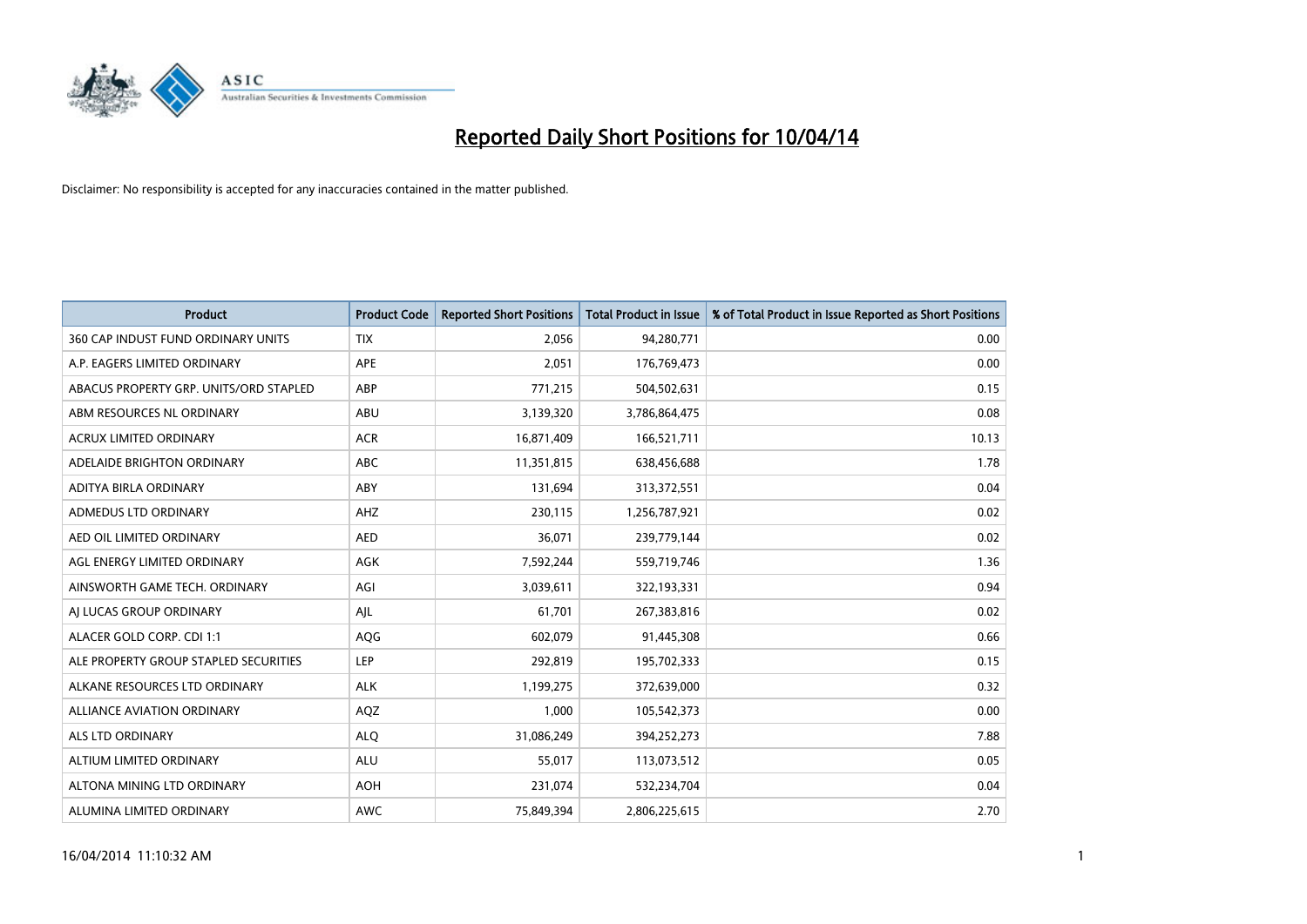

| <b>Product</b>                          | <b>Product Code</b> | <b>Reported Short Positions</b> | <b>Total Product in Issue</b> | % of Total Product in Issue Reported as Short Positions |
|-----------------------------------------|---------------------|---------------------------------|-------------------------------|---------------------------------------------------------|
| AMALGAMATED HOLDINGS ORDINARY           | <b>AHD</b>          | 3,639                           | 157,854,701                   | 0.00                                                    |
| AMCOM TELECOMM. ORDINARY                | AMM                 | 1,111,749                       | 245,322,894                   | 0.45                                                    |
| AMCOR LIMITED ORDINARY                  | AMC                 | 2,743,814                       | 1,206,684,923                 | 0.23                                                    |
| AMP LIMITED ORDINARY                    | AMP                 | 44,217,726                      | 2,957,737,964                 | 1.49                                                    |
| ANSELL LIMITED ORDINARY                 | <b>ANN</b>          | 4,588,850                       | 152,937,881                   | 3.00                                                    |
| ANTARES ENERGY LTD ORDINARY             | AZZ                 | 915,471                         | 255,000,000                   | 0.36                                                    |
| ANZ BANKING GRP LTD ORDINARY            | <b>ANZ</b>          | 9,239,732                       | 2,744,118,670                 | 0.34                                                    |
| APA GROUP STAPLED SECURITIES            | APA                 | 24,097,178                      | 835,750,807                   | 2.88                                                    |
| APN NEWS & MEDIA ORDINARY               | <b>APN</b>          | 445,664                         | 1,029,041,356                 | 0.04                                                    |
| AQUARIUS PLATINUM. ORDINARY             | <b>AOP</b>          | 8,137,403                       | 487,782,536                   | 1.67                                                    |
| AQUILA RESOURCES ORDINARY               | <b>AQA</b>          | 12,512,176                      | 411,804,442                   | 3.04                                                    |
| ARAFURA RESOURCE LTD ORDINARY           | ARU                 | 38,002                          | 441,270,644                   | 0.01                                                    |
| ARB CORPORATION ORDINARY                | <b>ARP</b>          | 1,441,942                       | 72,493,302                    | 1.99                                                    |
| ARDENT LEISURE GROUP STAPLED SECURITIES | AAD                 | 3,516,501                       | 405,055,708                   | 0.87                                                    |
| ARENA REIT. ORDINARY UNITS              | <b>ARF</b>          | 82,822                          | 211,495,653                   | 0.04                                                    |
| ARISTOCRAT LEISURE ORDINARY             | ALL                 | 8,577,476                       | 551,418,047                   | 1.56                                                    |
| ARRIUM LTD ORDINARY                     | ARI                 | 29,108,471                      | 1,361,469,008                 | 2.14                                                    |
| ASCIANO LIMITED ORDINARY                | <b>AIO</b>          | 8,097,303                       | 975,385,664                   | 0.83                                                    |
| ASG GROUP LIMITED ORDINARY              | <b>ASZ</b>          | 553,838                         | 206,720,839                   | 0.27                                                    |
| ASPEN GROUP ORD/UNITS STAPLED           | APZ                 | 71,201                          | 119,946,366                   | 0.06                                                    |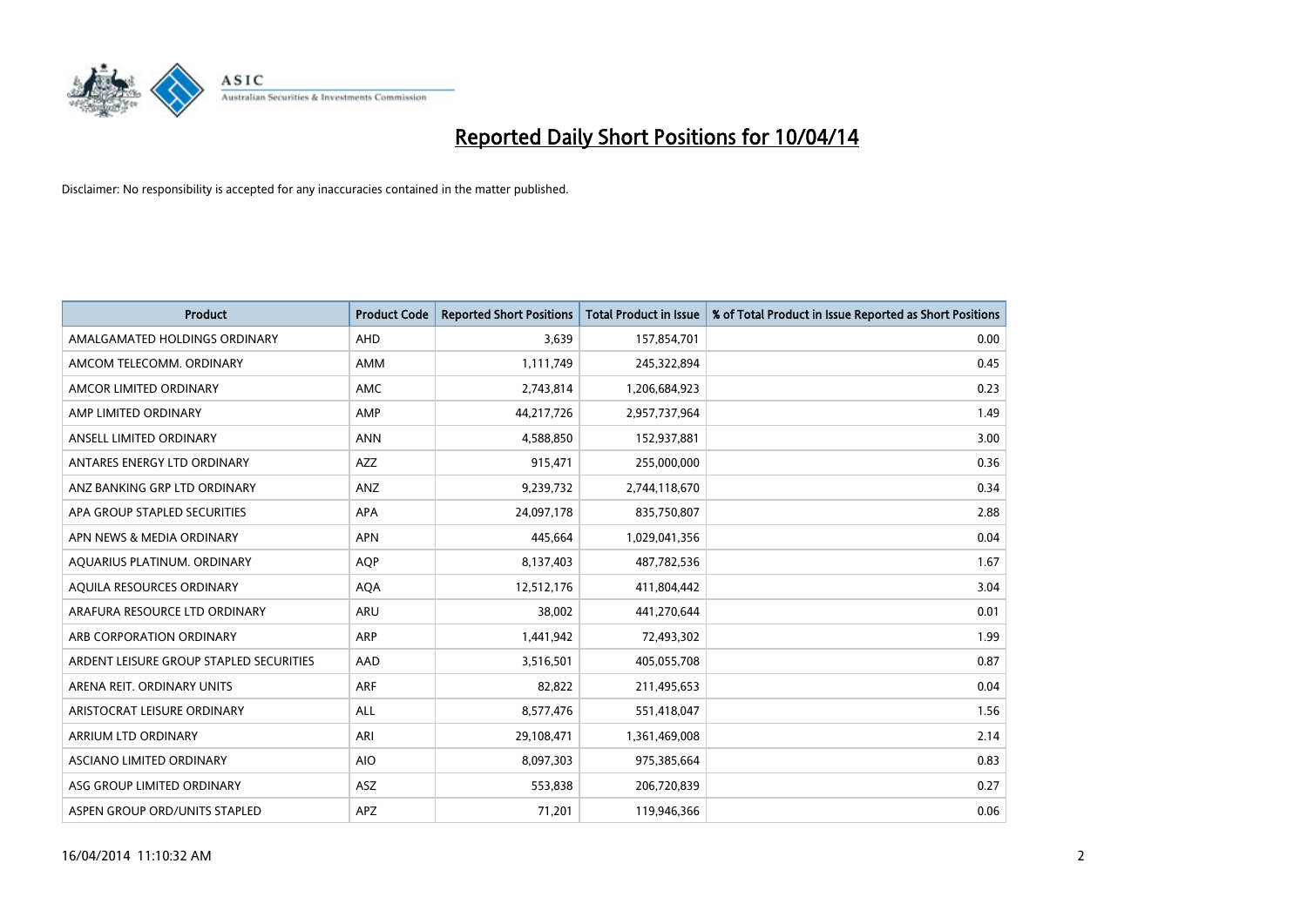

| <b>Product</b>                            | <b>Product Code</b> | <b>Reported Short Positions</b> | <b>Total Product in Issue</b> | % of Total Product in Issue Reported as Short Positions |
|-------------------------------------------|---------------------|---------------------------------|-------------------------------|---------------------------------------------------------|
| ASTRO JAP PROP GROUP STAPLED US PROHIBIT. | AJA                 | 25,952                          | 67,211,752                    | 0.04                                                    |
| ASX LIMITED ORDINARY                      | ASX                 | 4,388,519                       | 193,595,162                   | 2.27                                                    |
| ATLAS IRON LIMITED ORDINARY               | <b>AGO</b>          | 94,683,776                      | 915,496,158                   | 10.34                                                   |
| ATRUM COAL NL ORDINARY                    | <b>ATU</b>          | 3,849                           | 76,305,842                    | 0.01                                                    |
| AUCKLAND INTERNATION DEFERRED SETTLEMENT  | <b>AIADA</b>        | 3,669                           | 1,190,308,041                 | 0.00                                                    |
| AURIZON HOLDINGS LTD ORDINARY             | AZJ                 | 31,309,180                      | 2,137,284,503                 | 1.46                                                    |
| <b>AURORA OIL &amp; GAS ORDINARY</b>      | <b>AUT</b>          | 3,504,927                       | 448,785,778                   | 0.78                                                    |
| AUSDRILL LIMITED ORDINARY                 | <b>ASL</b>          | 29,093,232                      | 312,277,224                   | 9.32                                                    |
| AUSENCO LIMITED ORDINARY                  | AAX                 | 1,803,370                       | 168,449,799                   | 1.07                                                    |
| <b>AUSTAL LIMITED ORDINARY</b>            | ASB                 | 280,769                         | 346, 379, 377                 | 0.08                                                    |
| <b>AUSTBROKERS HOLDINGS ORDINARY</b>      | <b>AUB</b>          | 1,484                           | 59,642,171                    | 0.00                                                    |
| AUSTIN ENGINEERING ORDINARY               | ANG                 | 1,218,681                       | 84,274,004                    | 1.45                                                    |
| AUSTRALAND PROPERTY STAPLED SECURITY      | <b>ALZ</b>          | 2,671,936                       | 578,984,528                   | 0.46                                                    |
| AUSTRALIAN AGRICULT, ORDINARY             | AAC                 | 3,743,448                       | 532,294,404                   | 0.70                                                    |
| <b>AUSTRALIAN EDUCATION UNITS</b>         | <b>AEU</b>          | 56,992                          | 205,069,661                   | 0.03                                                    |
| AUSTRALIAN FOUNDAT, ORDINARY              | AFI                 | 638                             | 1,049,055,166                 | 0.00                                                    |
| AUSTRALIAN INFR LTD ORDINARY              | <b>AIX</b>          | 20,098                          | 620,733,944                   | 0.00                                                    |
| AUSTRALIAN PHARM. ORDINARY                | API                 | 11,307,770                      | 488,115,883                   | 2.32                                                    |
| <b>AUTOMOTIVE HOLDINGS ORDINARY</b>       | <b>AHE</b>          | 636,354                         | 293,530,972                   | 0.22                                                    |
| AVEO GROUP STAPLED SECURITIES             | <b>AOG</b>          | 11,744,176                      | 500,111,460                   | 2.35                                                    |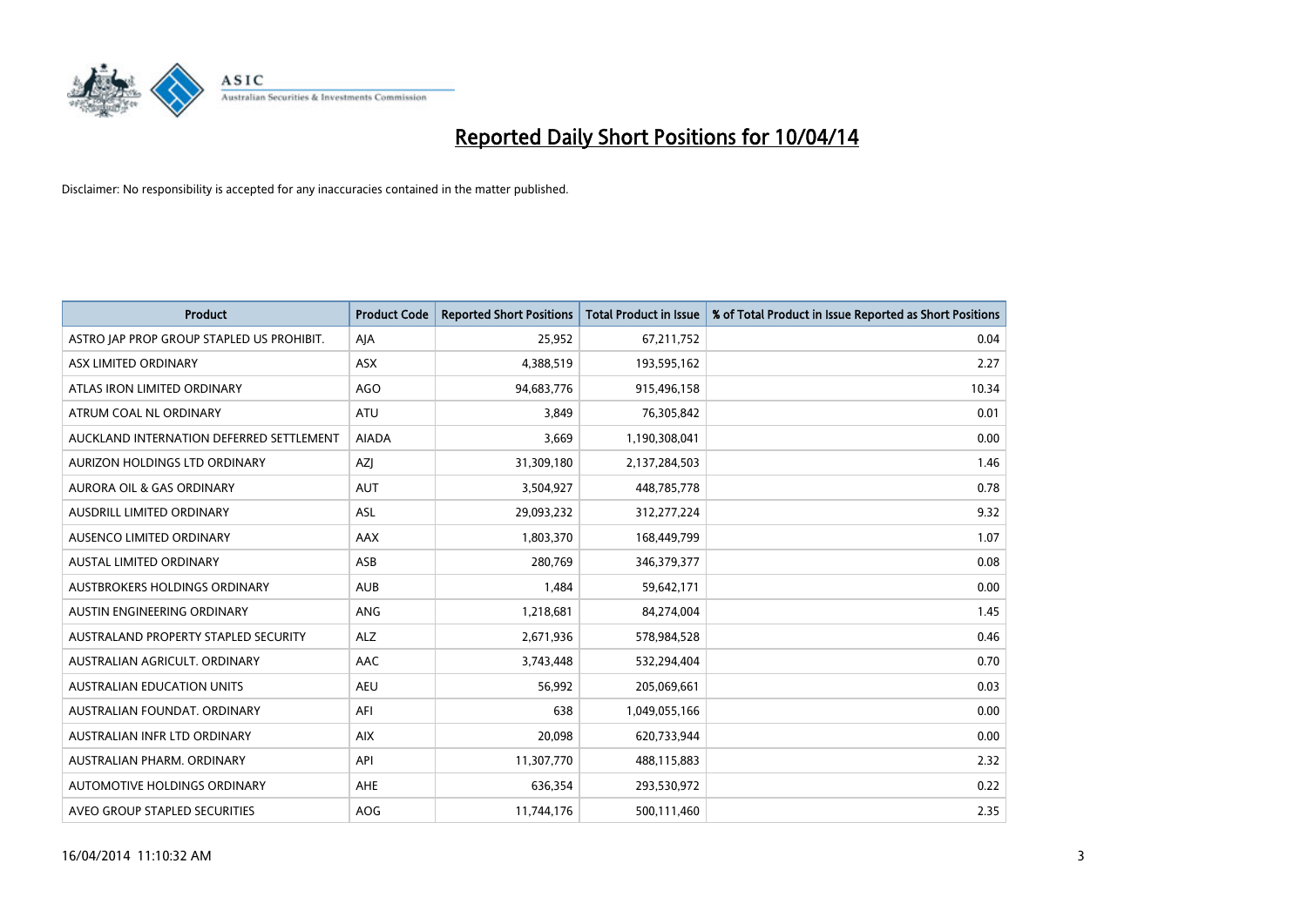

| <b>Product</b>                       | <b>Product Code</b> | <b>Reported Short Positions</b> | <b>Total Product in Issue</b> | % of Total Product in Issue Reported as Short Positions |
|--------------------------------------|---------------------|---------------------------------|-------------------------------|---------------------------------------------------------|
| AWE LIMITED ORDINARY                 | <b>AWE</b>          | 236,217                         | 522,696,385                   | 0.05                                                    |
| AZONTO PET LTD ORDINARY              | APY                 | $\mathbf{1}$                    | 1,158,625,100                 | 0.00                                                    |
| <b>BANDANNA ENERGY ORDINARY</b>      | <b>BND</b>          | 27,081,588                      | 528,481,199                   | 5.12                                                    |
| BANK OF QUEENSLAND. ORDINARY         | <b>BOQ</b>          | 3,978,214                       | 322,566,581                   | 1.23                                                    |
| <b>BANNERMAN RESOURCES ORDINARY</b>  | <b>BMN</b>          | 47                              | 322,885,298                   | 0.00                                                    |
| <b>BASE RES LIMITED ORDINARY</b>     | <b>BSE</b>          | 6,531,963                       | 561,840,029                   | 1.16                                                    |
| BATHURST RES LTD. ORDINARY           | <b>BRL</b>          | 11,246,135                      | 821,457,725                   | 1.37                                                    |
| <b>BC IRON LIMITED ORDINARY</b>      | <b>BCI</b>          | 1,870,912                       | 124,028,630                   | 1.51                                                    |
| BEACH ENERGY LIMITED ORDINARY        | <b>BPT</b>          | 18,049,477                      | 1,289,179,060                 | 1.40                                                    |
| BEADELL RESOURCE LTD ORDINARY        | <b>BDR</b>          | 49,828,429                      | 790,777,280                   | 6.30                                                    |
| BEGA CHEESE LTD ORDINARY             | <b>BGA</b>          | 510,807                         | 152,245,802                   | 0.34                                                    |
| BENDIGO AND ADELAIDE ORDINARY        | <b>BEN</b>          | 12,393,116                      | 412,684,737                   | 3.00                                                    |
| BENITEC BIOPHARMA ORDINARY           | <b>BLT</b>          | 22,150                          | 100,177,526                   | 0.02                                                    |
| BENTHAM IMF LTD ORDINARY             | <b>IMF</b>          | 4,306,446                       | 165,370,269                   | 2.60                                                    |
| BERKELEY RESOURCES ORDINARY          | <b>BKY</b>          | 131,002                         | 180,361,323                   | 0.07                                                    |
| BETASHARES ASX RES ETF UNITS         | <b>ORE</b>          | 517,432                         | 3,022,150                     | 17.12                                                   |
| BHP BILLITON LIMITED ORDINARY        | <b>BHP</b>          | 12,148,713                      | 3,211,691,105                 | 0.38                                                    |
| <b>BIGAIR GROUP LIMITED ORDINARY</b> | <b>BGL</b>          | 6,566                           | 171,525,849                   | 0.00                                                    |
| <b>BILLABONG ORDINARY</b>            | <b>BBG</b>          | 10,353,358                      | 990,370,034                   | 1.05                                                    |
| <b>BIONOMICS LIMITED ORDINARY</b>    | <b>BNO</b>          | 322,788                         | 417,331,567                   | 0.08                                                    |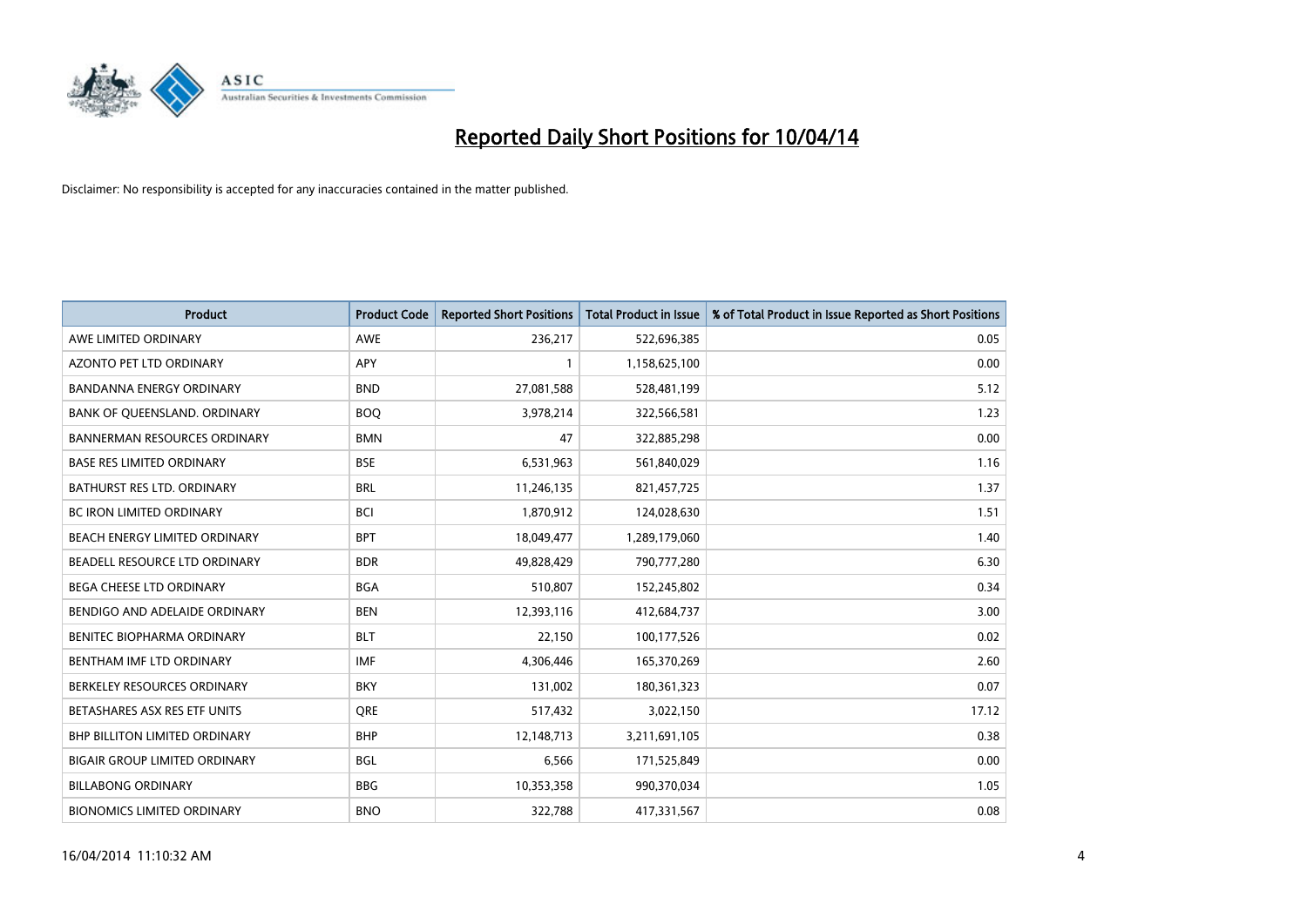

| <b>Product</b>                                | <b>Product Code</b> | <b>Reported Short Positions</b> | <b>Total Product in Issue</b> | % of Total Product in Issue Reported as Short Positions |
|-----------------------------------------------|---------------------|---------------------------------|-------------------------------|---------------------------------------------------------|
| <b>BIRIMIAN GOLD LTD ORDINARY</b>             | <b>BGS</b>          | 1,000,000                       | 824,981,654                   | 0.12                                                    |
| <b>BLACKMORES LIMITED ORDINARY</b>            | BKL                 | 5,629                           | 17,113,392                    | 0.03                                                    |
| <b>BLACKTHORN RESOURCES ORD US PROHIBITED</b> | <b>BTR</b>          | 212,658                         | 164,285,950                   | 0.13                                                    |
| BLUESCOPE STEEL LTD ORDINARY                  | <b>BSL</b>          | 6,780,351                       | 558,848,896                   | 1.21                                                    |
| <b>BOART LONGYEAR ORDINARY</b>                | <b>BLY</b>          | 46,260,391                      | 461, 163, 412                 | 10.03                                                   |
| <b>BOOM LOGISTICS ORDINARY</b>                | <b>BOL</b>          | 50,000                          | 474,868,764                   | 0.01                                                    |
| <b>BORAL LIMITED, ORDINARY</b>                | <b>BLD</b>          | 23,887,730                      | 782,736,249                   | 3.05                                                    |
| <b>BRADKEN LIMITED ORDINARY</b>               | <b>BKN</b>          | 17,859,709                      | 171,027,249                   | 10.44                                                   |
| <b>BRAMBLES LIMITED ORDINARY</b>              | <b>BXB</b>          | 1,291,962                       | 1,562,860,559                 | 0.08                                                    |
| <b>BREVILLE GROUP LTD ORDINARY</b>            | <b>BRG</b>          | 2,012,680                       | 130,095,322                   | 1.55                                                    |
| <b>BRICKWORKS LIMITED ORDINARY</b>            | <b>BKW</b>          | 8,816                           | 148,038,996                   | 0.01                                                    |
| <b>BROCKMAN MINING LTD ORDINARY</b>           | <b>BCK</b>          | 36                              | 8,381,982,131                 | 0.00                                                    |
| BT INVESTMENT MNGMNT ORDINARY                 | <b>BTT</b>          | 176,962                         | 282,727,073                   | 0.06                                                    |
| <b>BURU ENERGY ORDINARY</b>                   | <b>BRU</b>          | 14,043,959                      | 298,505,530                   | 4.70                                                    |
| <b>BWP TRUST ORDINARY UNITS</b>               | <b>BWP</b>          | 7,764,054                       | 634,395,195                   | 1.22                                                    |
| <b>CABCHARGE AUSTRALIA ORDINARY</b>           | CAB                 | 8,597,988                       | 120,430,683                   | 7.14                                                    |
| CALTEX AUSTRALIA ORDINARY                     | <b>CTX</b>          | 1,515,821                       | 270,000,000                   | 0.56                                                    |
| CAPITOL HEALTH ORDINARY                       | <b>CAJ</b>          | 295,150                         | 430,799,793                   | 0.07                                                    |
| CARDNO LIMITED ORDINARY                       | CDD                 | 6,794,579                       | 162,015,149                   | 4.19                                                    |
| <b>CARINDALE PROPERTY UNIT</b>                | <b>CDP</b>          | 475                             | 70,000,000                    | 0.00                                                    |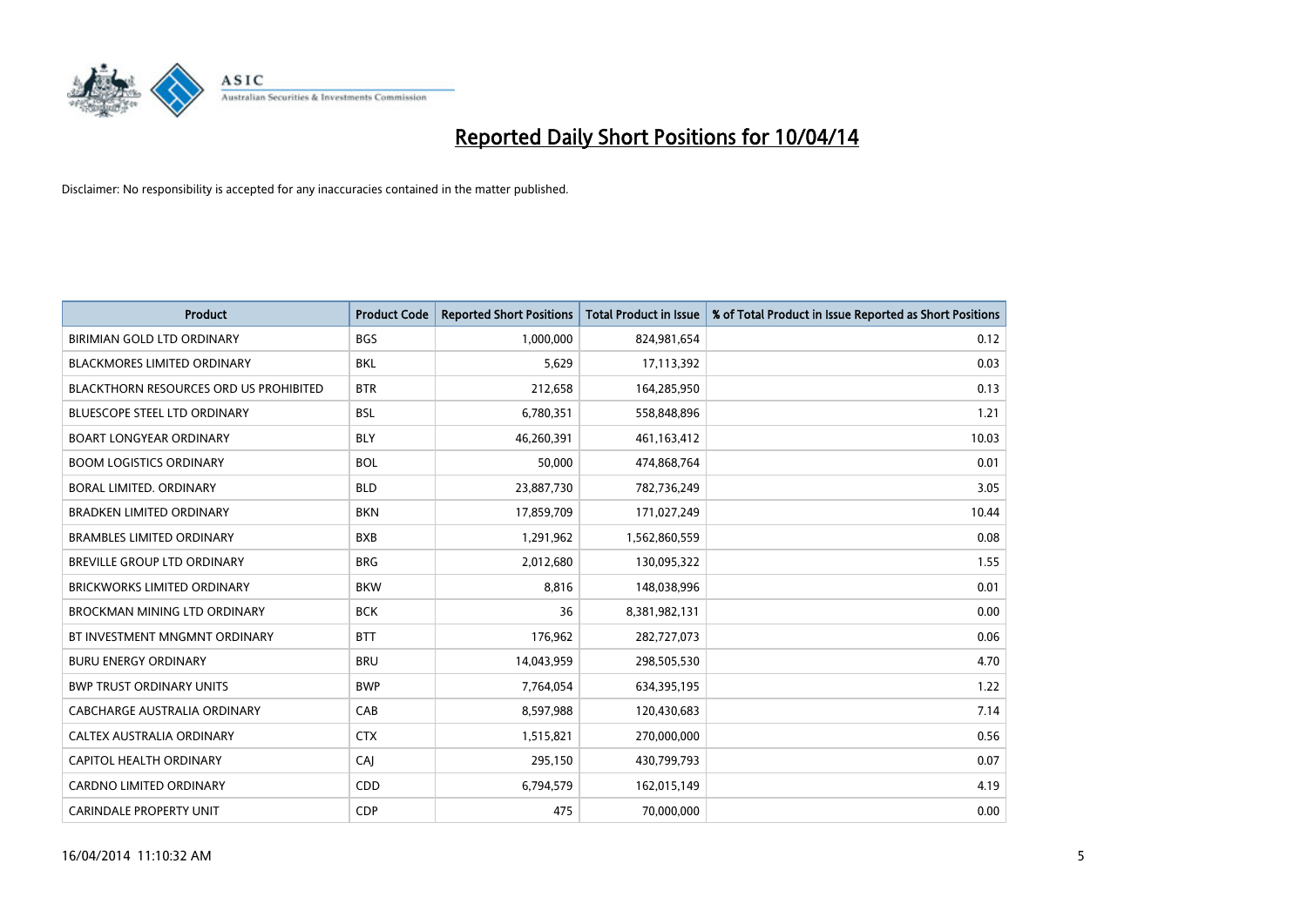

| <b>Product</b>                          | <b>Product Code</b> | <b>Reported Short Positions</b> | <b>Total Product in Issue</b> | % of Total Product in Issue Reported as Short Positions |
|-----------------------------------------|---------------------|---------------------------------|-------------------------------|---------------------------------------------------------|
| CARNARVON PETROLEUM ORDINARY            | <b>CVN</b>          | 734                             | 986,565,952                   | 0.00                                                    |
| CARSALES.COM LTD ORDINARY               | <b>CRZ</b>          | 7,135,878                       | 237,803,965                   | 3.00                                                    |
| <b>CASH CONVERTERS ORDINARY</b>         | CCV                 | 12,275,636                      | 428,886,124                   | 2.86                                                    |
| CEDAR WOODS PROP. ORDINARY              | <b>CWP</b>          | 81,991                          | 73,732,683                    | 0.11                                                    |
| CENTAURUS METALS LTD ORDINARY           | <b>CTM</b>          | 71,875                          | 195,747,919                   | 0.04                                                    |
| CENTRAL PETROLEUM ORDINARY              | <b>CTP</b>          | 566,629                         | 348,718,957                   | 0.16                                                    |
| <b>CERAMIC FUEL CELLS ORDINARY</b>      | <b>CFU</b>          | 4,058                           | 1,771,524,324                 | 0.00                                                    |
| CFS RETAIL TRUST GRP STAPLED SECURITIES | <b>CFX</b>          | 73,042,248                      | 3,018,050,810                 | 2.42                                                    |
| CHALLENGER DIV.PRO. STAPLED UNITS       | <b>CDI</b>          | 65,423                          | 214,101,013                   | 0.03                                                    |
| <b>CHALLENGER LIMITED ORDINARY</b>      | <b>CGF</b>          | 699,636                         | 530,862,585                   | 0.13                                                    |
| CHARTER HALL GROUP STAPLED US PROHIBIT. | <b>CHC</b>          | 390,518                         | 347,925,558                   | 0.11                                                    |
| <b>CHARTER HALL RETAIL UNITS</b>        | <b>CQR</b>          | 11,928,829                      | 369,040,750                   | 3.23                                                    |
| <b>CHORUS LIMITED ORDINARY</b>          | <b>CNU</b>          | 367,198                         | 396,369,767                   | 0.09                                                    |
| CITIGOLD CORP LTD ORDINARY              | <b>CTO</b>          | 153,427                         | 1,495,764,906                 | 0.01                                                    |
| CLINUVEL PHARMACEUT, ORDINARY           | CUV                 | 600                             | 38,217,038                    | 0.00                                                    |
| COAL OF AFRICA LTD ORDINARY             | <b>CZA</b>          | 426                             | 1,048,368,613                 | 0.00                                                    |
| COALSPUR MINES LTD ORDINARY             | <b>CPL</b>          | 6,355,908                       | 641,394,435                   | 0.99                                                    |
| COBAR CONSOLIDATED ORDINARY             | CCU                 | 100,000                         | 329,715,353                   | 0.03                                                    |
| COCA-COLA AMATIL ORDINARY               | <b>CCL</b>          | 16,185,248                      | 763,590,249                   | 2.12                                                    |
| COCHLEAR LIMITED ORDINARY               | <b>COH</b>          | 9,711,844                       | 57,062,020                    | 17.02                                                   |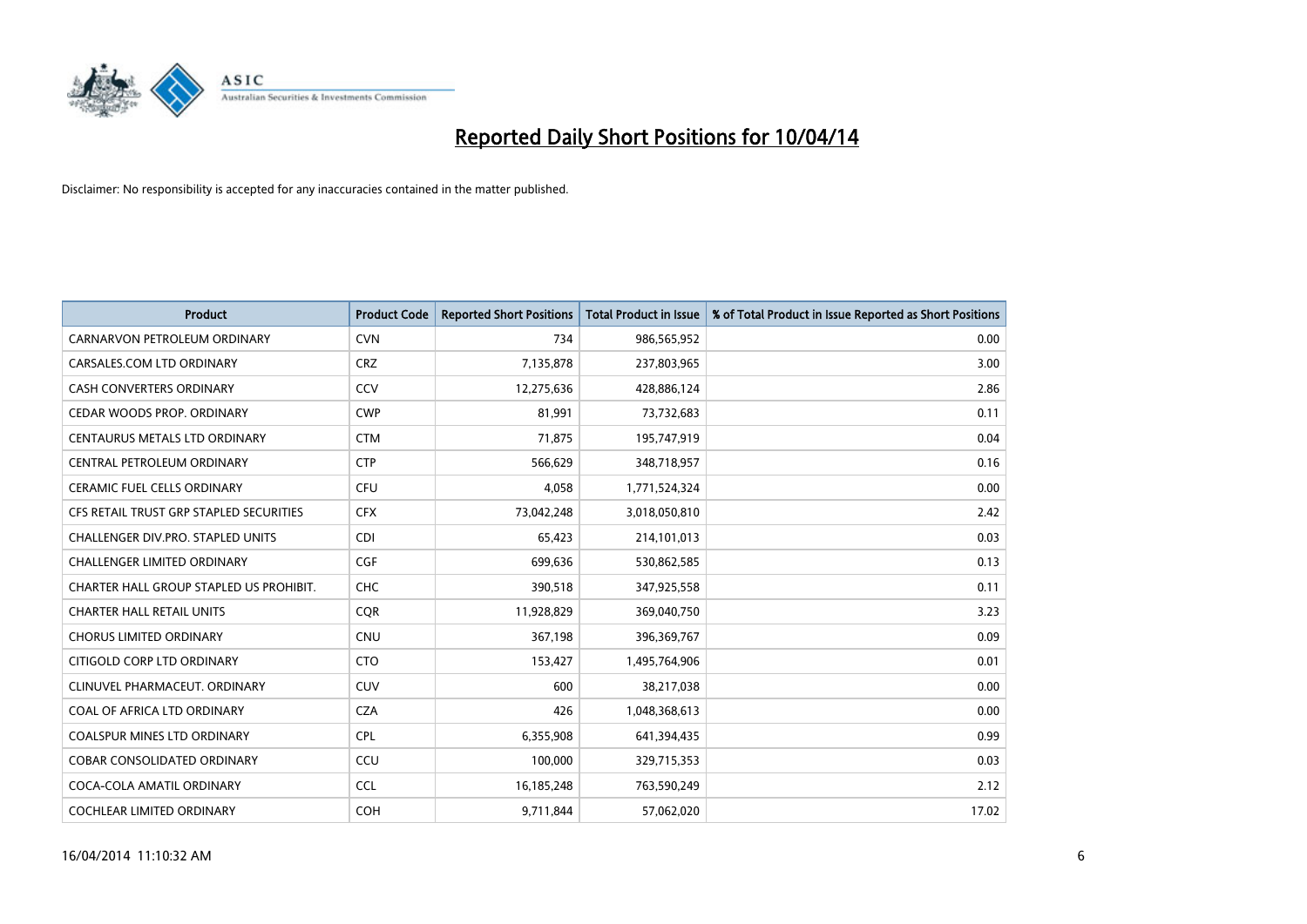

| <b>Product</b>                          | <b>Product Code</b> | <b>Reported Short Positions</b> | <b>Total Product in Issue</b> | % of Total Product in Issue Reported as Short Positions |
|-----------------------------------------|---------------------|---------------------------------|-------------------------------|---------------------------------------------------------|
| <b>COCKATOO COAL ORDINARY</b>           | <b>COK</b>          | 167,987                         | 4,529,134,266                 | 0.00                                                    |
| CODAN LIMITED ORDINARY                  | <b>CDA</b>          | 532,168                         | 176,969,924                   | 0.30                                                    |
| <b>COFFEY INTERNATIONAL ORDINARY</b>    | <b>COF</b>          | 18,923                          | 255,833,165                   | 0.01                                                    |
| <b>COKAL LTD ORDINARY</b>               | <b>CKA</b>          | 13,650                          | 471,103,926                   | 0.00                                                    |
| <b>COLLECTION HOUSE ORDINARY</b>        | <b>CLH</b>          | 2,230,711                       | 129,717,785                   | 1.72                                                    |
| <b>COLLINS FOODS LTD ORDINARY</b>       | <b>CKF</b>          | 19,816                          | 93,000,003                    | 0.02                                                    |
| COMMONWEALTH BANK, ORDINARY             | <b>CBA</b>          | 8,433,118                       | 1,621,319,194                 | 0.52                                                    |
| COMMONWEALTH PROP ORDINARY UNITS        | <b>CPA</b>          | 149,967                         | 2,347,003,413                 | 0.01                                                    |
| <b>COMPASS RESOURCES ORDINARY</b>       | <b>CMR</b>          | 7,472                           | 1,403,744,100                 | 0.00                                                    |
| <b>COMPUTERSHARE LTD ORDINARY</b>       | <b>CPU</b>          | 12,804,328                      | 556,203,079                   | 2.30                                                    |
| COOPER ENERGY LTD ORDINARY              | <b>COE</b>          | 2,299                           | 329,235,509                   | 0.00                                                    |
| <b>CORP TRAVEL LIMITED ORDINARY</b>     | <b>CTD</b>          | 70,952                          | 89,890,762                    | 0.08                                                    |
| <b>COVER-MORE GRP LTD ORDINARY</b>      | <b>CVO</b>          | 3,029,442                       | 317,750,000                   | 0.95                                                    |
| <b>CREDIT CORP GROUP ORDINARY</b>       | <b>CCP</b>          | 307,009                         | 46,131,882                    | 0.67                                                    |
| <b>CROMWELL PROP STAPLED SECURITIES</b> | <b>CMW</b>          | 14,964,060                      | 1,724,697,156                 | 0.87                                                    |
| <b>CROWE HORWATH AUS ORDINARY</b>       | <b>CRH</b>          | 871,422                         | 273,005,429                   | 0.32                                                    |
| CROWN RESORTS LTD ORDINARY              | <b>CWN</b>          | 4,578,812                       | 728,394,185                   | 0.63                                                    |
| <b>CSG LIMITED ORDINARY</b>             | CSV                 | 18,446                          | 278,973,075                   | 0.01                                                    |
| <b>CSL LIMITED ORDINARY</b>             | <b>CSL</b>          | 988,467                         | 482,043,532                   | 0.21                                                    |
| <b>CSR LIMITED ORDINARY</b>             | <b>CSR</b>          | 14,130,629                      | 506,000,315                   | 2.79                                                    |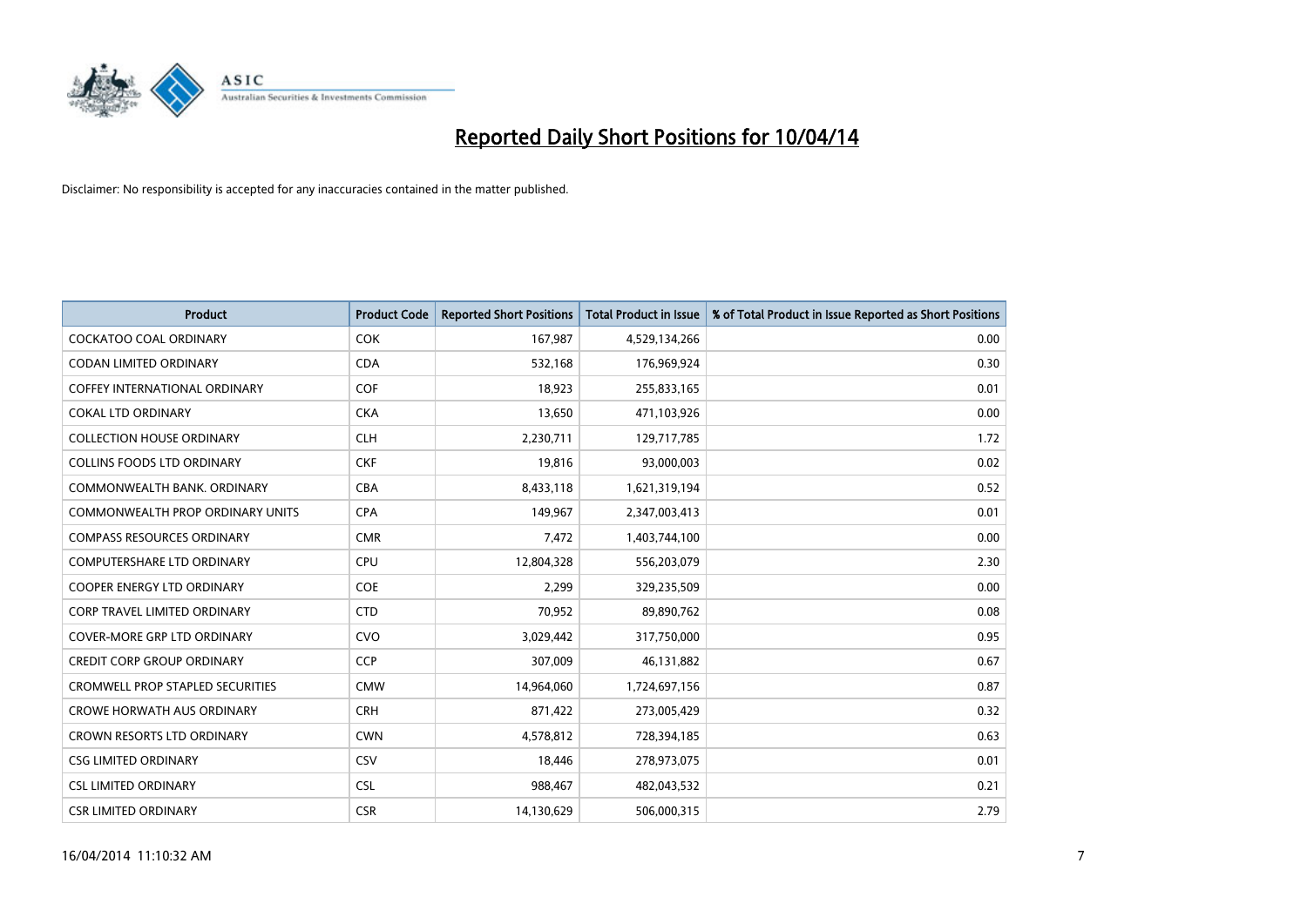

| <b>Product</b>                     | <b>Product Code</b> | <b>Reported Short Positions</b> | <b>Total Product in Issue</b> | % of Total Product in Issue Reported as Short Positions |
|------------------------------------|---------------------|---------------------------------|-------------------------------|---------------------------------------------------------|
| <b>CUDECO LIMITED ORDINARY</b>     | CDU                 | 8,762,918                       | 234,033,408                   | 3.74                                                    |
| DART ENERGY LTD ORDINARY           | <b>DTE</b>          | 4,235,485                       | 1,108,752,733                 | 0.38                                                    |
| DATA#3 LIMITED ORDINARY            | <b>DTL</b>          | 207,895                         | 153,974,950                   | 0.14                                                    |
| DAVID JONES LIMITED ORDINARY       | <b>DIS</b>          | 23,593,920                      | 537,137,845                   | 4.39                                                    |
| DECMIL GROUP LIMITED ORDINARY      | <b>DCG</b>          | 1,688,285                       | 168,657,794                   | 1.00                                                    |
| DEEP YELLOW LIMITED ORDINARY       | <b>DYL</b>          | 1,600,000                       | 1,617,041,367                 | 0.10                                                    |
| DEVINE LIMITED ORDINARY            | <b>DVN</b>          | 10,000                          | 158,730,556                   | 0.01                                                    |
| DEXUS PROPERTY GROUP STAPLED UNITS | <b>DXS</b>          | 8,990,885                       | 5,379,489,824                 | 0.17                                                    |
| DICK SMITH HLDGS ORDINARY          | <b>DSH</b>          | 12,747,800                      | 236,511,364                   | 5.39                                                    |
| DISCOVERY METALS LTD ORDINARY      | <b>DML</b>          | 3,607,069                       | 560,034,418                   | 0.64                                                    |
| DOMINO PIZZA ENTERPR ORDINARY      | <b>DMP</b>          | 1,745,339                       | 85,915,713                    | 2.03                                                    |
| DONACO INTERNATIONAL ORDINARY      | <b>DNA</b>          | 2,093,076                       | 430,199,612                   | 0.49                                                    |
| DOWNER EDI LIMITED ORDINARY        | <b>DOW</b>          | 15,550,036                      | 435,399,975                   | 3.57                                                    |
| DRAGON MINING LTD ORDINARY         | <b>DRA</b>          | 50,000                          | 88,840,613                    | 0.06                                                    |
| DRILLSEARCH ENERGY ORDINARY        | <b>DLS</b>          | 13,080,517                      | 432,965,895                   | 3.02                                                    |
| DUET GROUP STAPLED US PROHIBIT.    | <b>DUE</b>          | 17,864,188                      | 1,317,809,323                 | 1.36                                                    |
| DULUXGROUP LIMITED ORDINARY        | <b>DLX</b>          | 1,977,264                       | 381,093,950                   | 0.52                                                    |
| <b>DWS LTD ORDINARY</b>            | <b>DWS</b>          | 7,001                           | 132,362,763                   | 0.01                                                    |
| ECHO ENTERTAINMENT ORDINARY        | EGP                 | 37,911,806                      | 825,672,730                   | 4.59                                                    |
| <b>ELDERS LIMITED ORDINARY</b>     | <b>ELD</b>          | 19,776,311                      | 455,013,329                   | 4.35                                                    |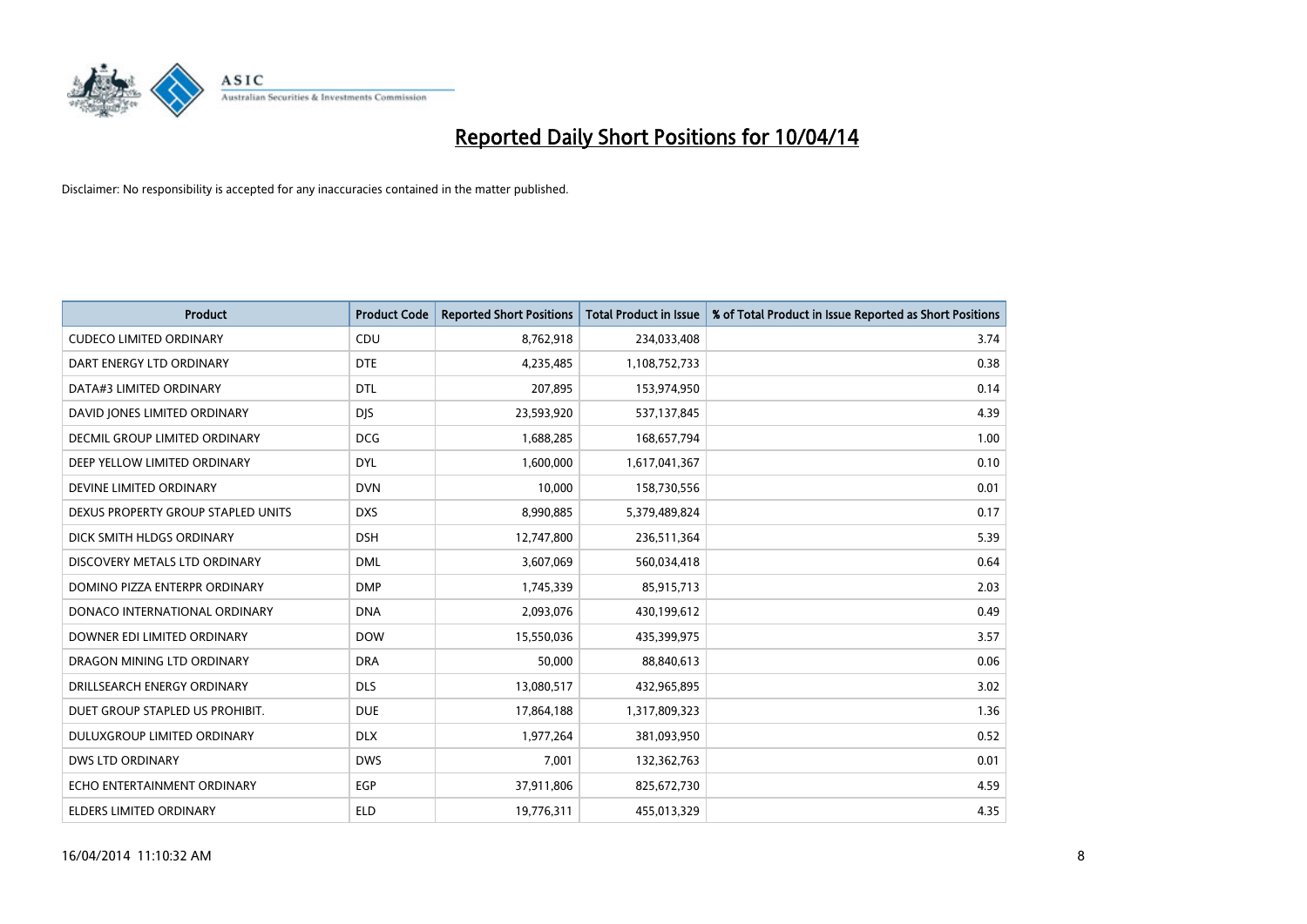

| <b>Product</b>                         | <b>Product Code</b> | <b>Reported Short Positions</b> | <b>Total Product in Issue</b> | % of Total Product in Issue Reported as Short Positions |
|----------------------------------------|---------------------|---------------------------------|-------------------------------|---------------------------------------------------------|
| ELEMENTAL MINERALS ORDINARY            | <b>ELM</b>          | 170,287                         | 303,263,391                   | 0.06                                                    |
| ELLEX MEDICAL LASERS ORDINARY          | <b>ELX</b>          | 8,000                           | 107,646,897                   | 0.01                                                    |
| <b>EMECO HOLDINGS ORDINARY</b>         | <b>EHL</b>          | 15,906,516                      | 599,675,707                   | 2.65                                                    |
| <b>ENDEAVOUR MIN CORP CDI 1:1</b>      | <b>EVR</b>          | 31,265                          | 68,203,015                    | 0.05                                                    |
| <b>ENERGY RESOURCES ORDINARY 'A'</b>   | <b>ERA</b>          | 8,408,529                       | 517,725,062                   | 1.62                                                    |
| <b>ENERGY WORLD CORPOR, ORDINARY</b>   | <b>EWC</b>          | 43,042,586                      | 1,734,166,672                 | 2.48                                                    |
| ENVESTRA LIMITED ORDINARY              | <b>ENV</b>          | 539,862                         | 1,796,808,474                 | 0.03                                                    |
| EQUATORIAL RES LTD ORDINARY            | EQX                 | 2,042                           | 122,185,353                   | 0.00                                                    |
| ERM POWER LIMITED ORDINARY             | EPW                 | 1,270,117                       | 239,269,727                   | 0.53                                                    |
| ESERVGLOBAL LIMITED ORDINARY           | ESV                 | 2,000,000                       | 253,545,997                   | 0.79                                                    |
| ETHANE PIPELINE STAPLED SECURITIES     | <b>EPX</b>          | 9,488                           | 69,302,275                    | 0.01                                                    |
| EVOLUTION MINING LTD ORDINARY          | <b>EVN</b>          | 28,316,553                      | 709,989,453                   | 3.99                                                    |
| FAIRFAX MEDIA LTD ORDINARY             | <b>FXI</b>          | 100,575,397                     | 2,351,955,725                 | 4.28                                                    |
| <b>FANTASTIC HOLDINGS ORDINARY</b>     | <b>FAN</b>          | 19,007                          | 103,068,398                   | 0.02                                                    |
| FAR LTD ORDINARY                       | <b>FAR</b>          | 27,430,429                      | 2,499,846,742                 | 1.10                                                    |
| FEDERATION CNTRES ORD/UNIT STAPLED SEC | <b>FDC</b>          | 4,467,549                       | 1,427,641,565                 | 0.31                                                    |
| FISHER & PAYKEL H. ORDINARY            | <b>FPH</b>          | 1,532,730                       | 551,115,184                   | 0.28                                                    |
| FLEETWOOD CORP ORDINARY                | <b>FWD</b>          | 2,428,985                       | 60,581,211                    | 4.01                                                    |
| FLETCHER BUILDING ORDINARY             | <b>FBU</b>          | 1,163,821                       | 687,854,788                   | 0.17                                                    |
| FLEXIGROUP LIMITED ORDINARY            | FXL                 | 1,130,921                       | 304,096,060                   | 0.37                                                    |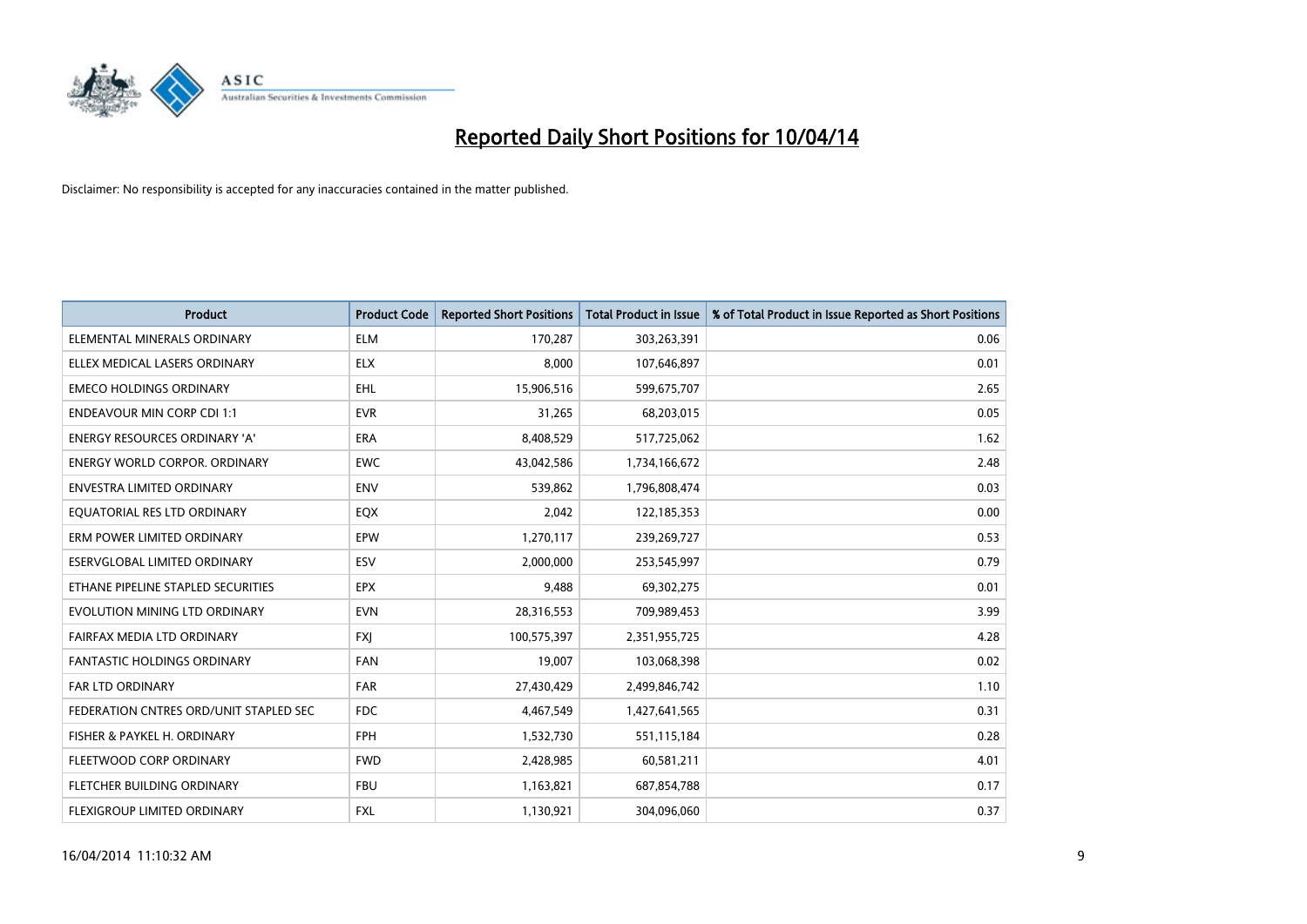

| <b>Product</b>                             | <b>Product Code</b> | <b>Reported Short Positions</b> | <b>Total Product in Issue</b> | % of Total Product in Issue Reported as Short Positions |
|--------------------------------------------|---------------------|---------------------------------|-------------------------------|---------------------------------------------------------|
| FLIGHT CENTRE TRAVEL ORDINARY              | <b>FLT</b>          | 5,950,267                       | 100,558,707                   | 5.92                                                    |
| FLINDERS MINES LTD ORDINARY                | <b>FMS</b>          | 5,588,305                       | 2,100,866,748                 | 0.27                                                    |
| <b>FOCUS MINERALS LTD ORDINARY</b>         | <b>FML</b>          | 10,000,000                      | 9,137,375,877                 | 0.11                                                    |
| FONTERRA SHARE FUND ORDINARY UNITS         | <b>FSF</b>          | 3,029                           | 106,627,436                   | 0.00                                                    |
| <b>FORGE GROUP LIMITED ORDINARY</b>        | <b>FGE</b>          | 2,714,488                       | 86,169,014                    | 3.15                                                    |
| FORTESCUE METALS GRP ORDINARY              | <b>FMG</b>          | 152,087,988                     | 3,113,798,151                 | 4.88                                                    |
| <b>G.U.D. HOLDINGS ORDINARY</b>            | GUD                 | 2,788,136                       | 71,241,319                    | 3.91                                                    |
| <b>G8 EDUCATION LIMITED ORDINARY</b>       | <b>GEM</b>          | 7,980,162                       | 315,640,876                   | 2.53                                                    |
| <b>GALAXY RESOURCES ORDINARY</b>           | GXY                 | 329,458                         | 1,027,073,389                 | 0.03                                                    |
| <b>GALILEO JAPAN TRUST UNIT</b>            | GIT                 | 473,154                         | 106,444,665                   | 0.44                                                    |
| <b>GBST HOLDINGS ORDINARY</b>              | GBT                 | 33,443                          | 66,561,725                    | 0.05                                                    |
| <b>GDI PROPERTY GRP STAPLED SECURITIES</b> | <b>GDI</b>          | 3,219,047                       | 567,575,025                   | 0.57                                                    |
| <b>GENETIC TECHNOLOGIES ORDINARY</b>       | GTG                 | 2,136,360                       | 647,339,902                   | 0.33                                                    |
| <b>GEODYNAMICS LIMITED ORDINARY</b>        | GDY                 | 819                             | 406,452,608                   | 0.00                                                    |
| GI DYNAMICS, INC CDI US PROHIBITED         | GID                 | 921,000                         | 398,231,465                   | 0.23                                                    |
| <b>GINDALBIE METALS LTD ORDINARY</b>       | GBG                 | 40,121,786                      | 1,493,660,842                 | 2.69                                                    |
| <b>GOODMAN FIELDER. ORDINARY</b>           | <b>GFF</b>          | 57,623,736                      | 1,955,559,207                 | 2.95                                                    |
| <b>GOODMAN GROUP STAPLED</b>               | <b>GMG</b>          | 4,083,764                       | 1,727,685,976                 | 0.24                                                    |
| <b>GPT GROUP STAPLED SEC.</b>              | <b>GPT</b>          | 9,371,501                       | 1,685,779,634                 | 0.56                                                    |
| <b>GRAINCORP LIMITED A CLASS ORDINARY</b>  | <b>GNC</b>          | 4,291,944                       | 228,855,628                   | 1.88                                                    |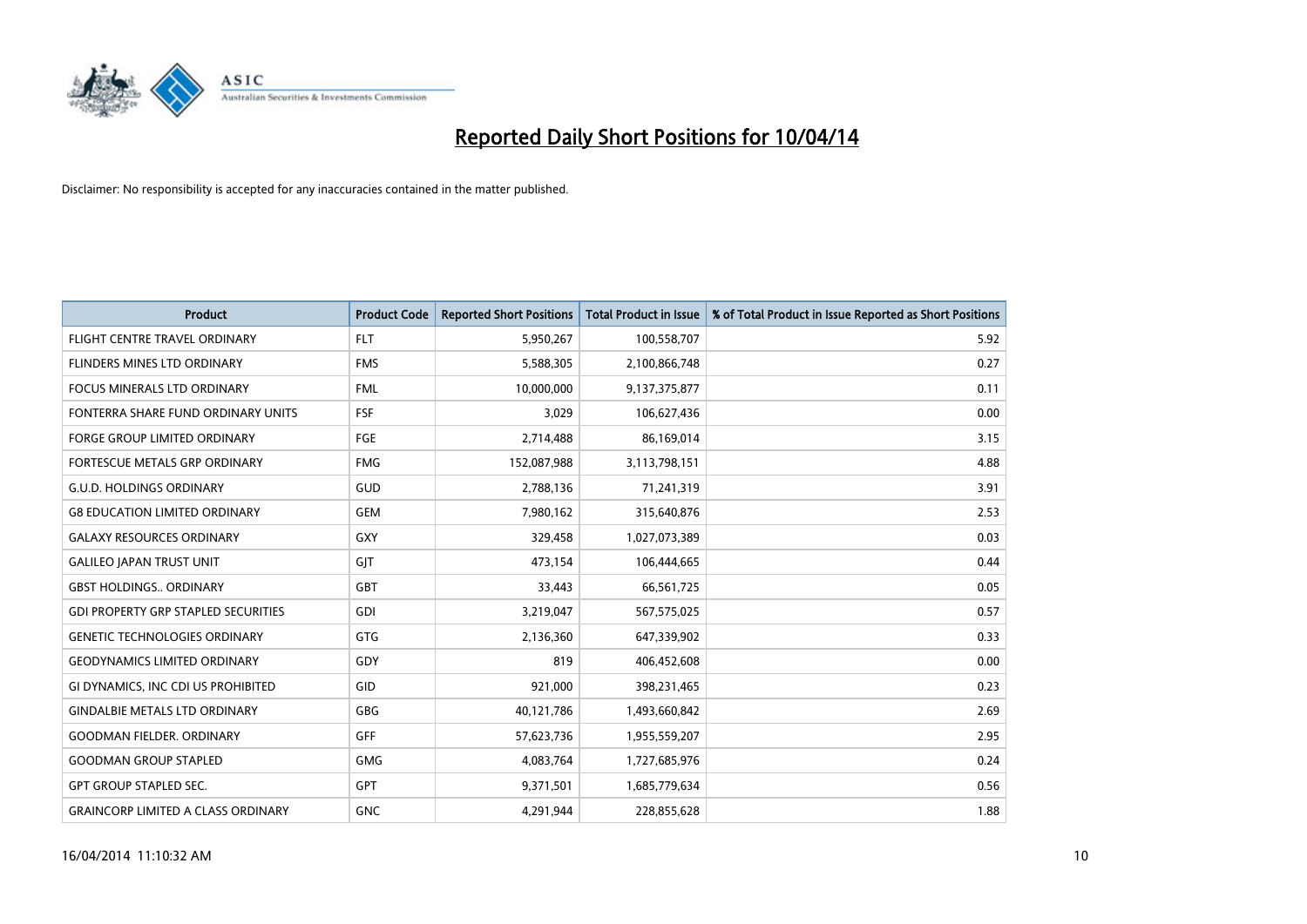

| <b>Product</b>                                   | <b>Product Code</b> | <b>Reported Short Positions</b> | <b>Total Product in Issue</b> | % of Total Product in Issue Reported as Short Positions |
|--------------------------------------------------|---------------------|---------------------------------|-------------------------------|---------------------------------------------------------|
| <b>GRANGE RESOURCES, ORDINARY</b>                | GRR                 | 4,616,251                       | 1,157,097,869                 | 0.40                                                    |
| <b>GREENCROSS LIMITED ORDINARY</b>               | GXL                 | 290                             | 90,893,174                    | 0.00                                                    |
| <b>GREENLAND MIN EN LTD ORDINARY</b>             | GGG                 | 3,702,984                       | 575,497,356                   | 0.64                                                    |
| <b>GROWTHPOINT PROPERTY ORD/UNIT STAPLED SEC</b> | GOZ                 | 2,926                           | 488,029,437                   | 0.00                                                    |
| <b>GRYPHON MINERALS LTD ORDINARY</b>             | GRY                 | 4,134,984                       | 400,889,282                   | 1.03                                                    |
| <b>GUILDFORD COAL LTD ORDINARY</b>               | <b>GUF</b>          | 216,030                         | 761,857,020                   | 0.03                                                    |
| <b>GUINNESS PEAT GROUP. CDI 1:1</b>              | GPG                 | 81.925                          | 173,712,997                   | 0.05                                                    |
| <b>GWA GROUP LTD ORDINARY</b>                    | <b>GWA</b>          | 10,318,530                      | 306,533,770                   | 3.37                                                    |
| <b>HARVEY NORMAN ORDINARY</b>                    | <b>HVN</b>          | 62,256,248                      | 1,062,316,784                 | 5.86                                                    |
| <b>HENDERSON GROUP CDI 1:1</b>                   | <b>HGG</b>          | 1,357,390                       | 639,330,231                   | 0.21                                                    |
| HFA HOLDINGS LIMITED ORDINARY                    | <b>HFA</b>          | 3,809                           | 118,738,157                   | 0.00                                                    |
| <b>HIGHLANDS PACIFIC ORDINARY</b>                | HIG                 | 10,001                          | 854,261,346                   | 0.00                                                    |
| HILLGROVE RES LTD ORDINARY                       | <b>HGO</b>          | 545,339                         | 1,180,889,221                 | 0.05                                                    |
| <b>HILLS LTD ORDINARY</b>                        | <b>HIL</b>          | 504,489                         | 235,641,350                   | 0.21                                                    |
| HORIZON OIL LIMITED ORDINARY                     | <b>HZN</b>          | 95,678,226                      | 1,301,147,932                 | 7.35                                                    |
| HOT CHILI LTD ORDINARY                           | <b>HCH</b>          | 10,000                          | 347,732,196                   | 0.00                                                    |
| <b>HOTEL PROPERTY STAPLED</b>                    | <b>HPI</b>          | 75,526                          | 132,870,000                   | 0.06                                                    |
| <b>IBUY GROUP LTD ORDINARY</b>                   | <b>IBY</b>          | 921,205                         | 359,305,037                   | 0.26                                                    |
| <b>ICAR ASIA LTD ORDINARY</b>                    | ICQ                 | 26,631                          | 121,346,281                   | 0.02                                                    |
| <b>ICON ENERGY LIMITED ORDINARY</b>              | <b>ICN</b>          | 30.000                          | 615,774,351                   | 0.00                                                    |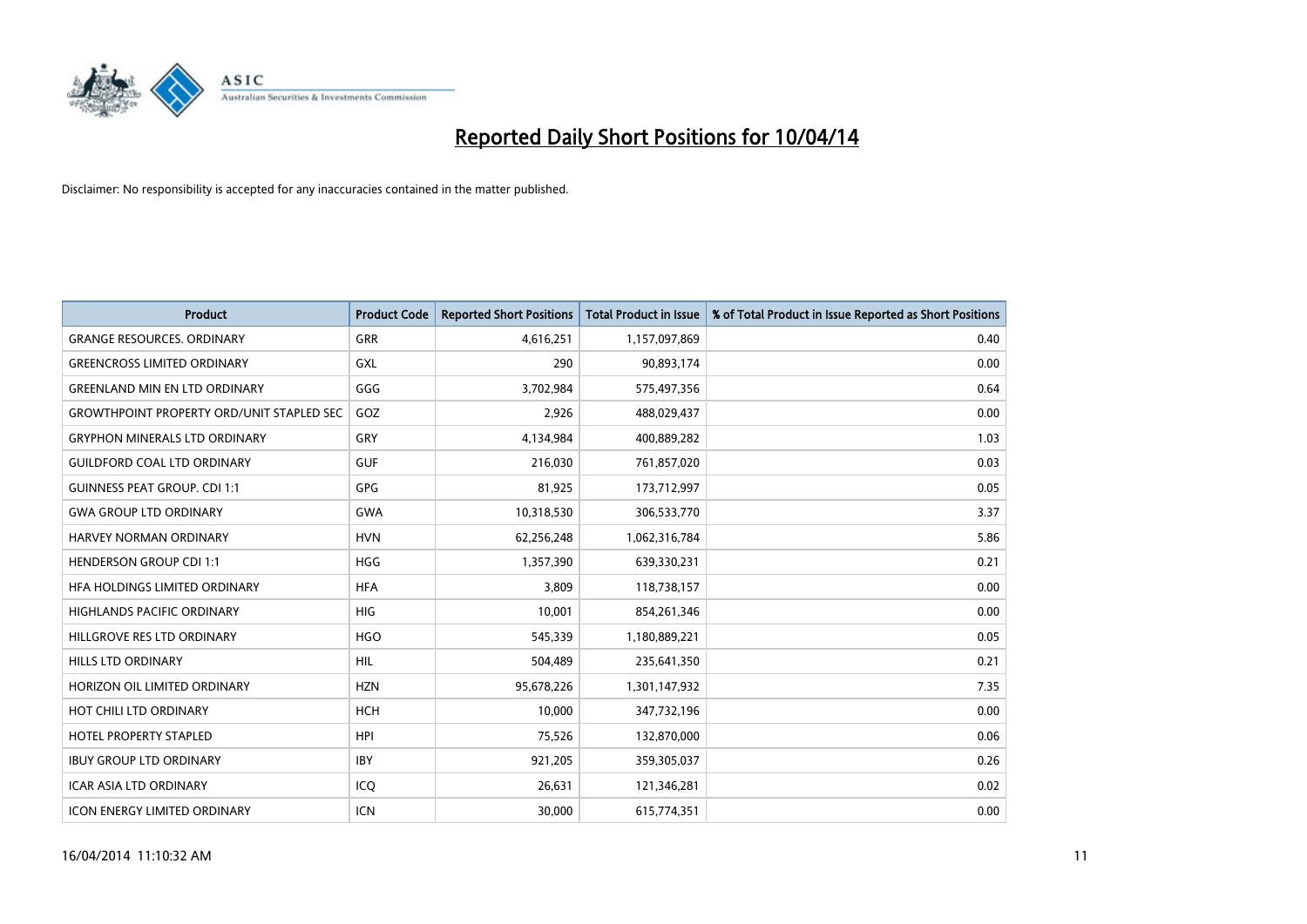

| <b>Product</b>                         | <b>Product Code</b> | <b>Reported Short Positions</b> | <b>Total Product in Issue</b> | % of Total Product in Issue Reported as Short Positions |
|----------------------------------------|---------------------|---------------------------------|-------------------------------|---------------------------------------------------------|
| <b>IINET LIMITED ORDINARY</b>          | <b>IIN</b>          | 2,310,781                       | 161,238,847                   | 1.43                                                    |
| ILUKA RESOURCES ORDINARY               | ILU                 | 42,530,085                      | 418,700,517                   | 10.16                                                   |
| <b>IMDEX LIMITED ORDINARY</b>          | <b>IMD</b>          | 5,022,800                       | 210,473,188                   | 2.39                                                    |
| <b>INCITEC PIVOT ORDINARY</b>          | IPL                 | 18,873,739                      | 1,644,919,097                 | 1.15                                                    |
| <b>INDEPENDENCE GROUP ORDINARY</b>     | <b>IGO</b>          | 2,307,489                       | 233,323,905                   | 0.99                                                    |
| INDOCHINE MINING LTD ORDINARY          | <b>IDC</b>          | 18,008                          | 1,003,497,126                 | 0.00                                                    |
| <b>INDOPHIL RESOURCES ORDINARY</b>     | <b>IRN</b>          | 1,070,570                       | 1,203,146,194                 | 0.09                                                    |
| <b>INDUSTRIA REIT STAPLED</b>          | <b>IDR</b>          | 4,811                           | 125,000,001                   | 0.00                                                    |
| INFIGEN ENERGY STAPLED SECURITIES      | <b>IFN</b>          | 3,213,148                       | 764,993,434                   | 0.42                                                    |
| INGENIA GROUP STAPLED SECURITIES       | <b>INA</b>          | 877,344                         | 676,240,232                   | 0.13                                                    |
| <b>INSURANCE AUSTRALIA ORDINARY</b>    | IAG                 | 20,265,595                      | 2,341,618,048                 | 0.87                                                    |
| <b>INTREPID MINES ORDINARY</b>         | IAU                 | 18,690,781                      | 556,689,740                   | 3.36                                                    |
| INVESTA OFFICE FUND STAPLED SECURITIES | <b>IOF</b>          | 1,137,705                       | 614,047,458                   | 0.19                                                    |
| <b>INVOCARE LIMITED ORDINARY</b>       | <b>IVC</b>          | 4,275,570                       | 110,030,298                   | 3.89                                                    |
| <b>IOOF HOLDINGS LTD ORDINARY</b>      | IFL                 | 2,152,628                       | 232,118,034                   | 0.93                                                    |
| <b>IPROPERTY GROUP LTD ORDINARY</b>    | <b>IPP</b>          | 287,773                         | 181,579,840                   | 0.16                                                    |
| <b>IRESS LIMITED ORDINARY</b>          | <b>IRE</b>          | 551,228                         | 158,585,126                   | 0.35                                                    |
| <b>IRON ORE HOLDINGS ORDINARY</b>      | <b>IOH</b>          | 26,197                          | 161,174,005                   | 0.02                                                    |
| <b>IRONBARK ZINC LTD ORDINARY</b>      | <b>IBG</b>          | 102,416                         | 413,584,523                   | 0.02                                                    |
| <b>ISELECT LTD ORDINARY</b>            | <b>ISU</b>          | 317,827                         | 260,889,894                   | 0.12                                                    |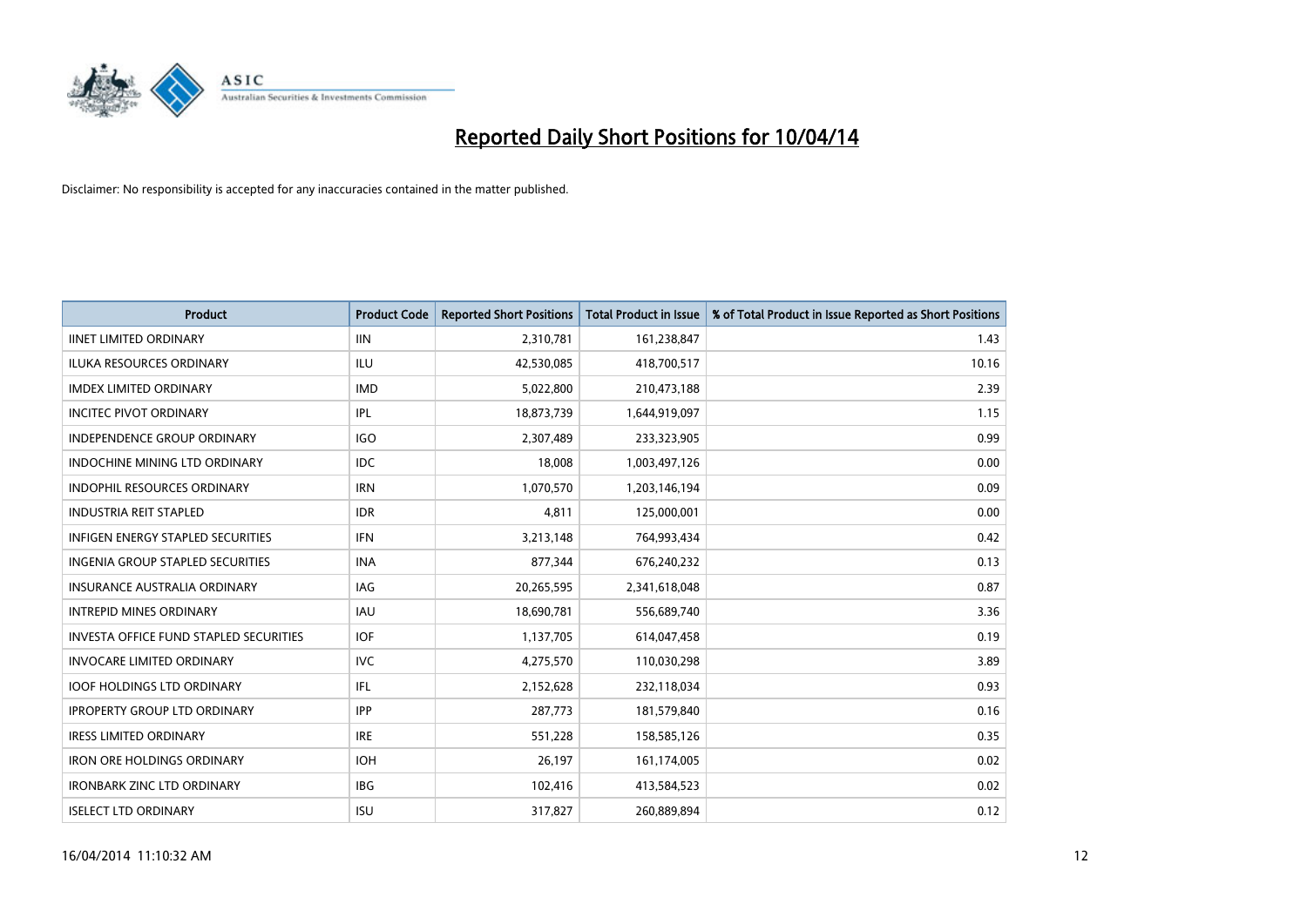

| <b>Product</b>                                  | <b>Product Code</b> | <b>Reported Short Positions</b> | <b>Total Product in Issue</b> | % of Total Product in Issue Reported as Short Positions |
|-------------------------------------------------|---------------------|---------------------------------|-------------------------------|---------------------------------------------------------|
| <b>JAMES HARDIE INDUST CHESS DEPOSITARY INT</b> | <b>IHX</b>          | 4,182,269                       | 445,033,502                   | 0.94                                                    |
| <b>JB HI-FI LIMITED ORDINARY</b>                | <b>JBH</b>          | 12,983,940                      | 100,385,400                   | 12.93                                                   |
| <b>KAGARA LTD ORDINARY</b>                      | <b>KZL</b>          | 3,350,441                       | 798,953,117                   | 0.42                                                    |
| KAROON GAS AUSTRALIA ORDINARY                   | <b>KAR</b>          | 13,176,462                      | 255,841,581                   | 5.15                                                    |
| KATHMANDU HOLD LTD ORDINARY                     | <b>KMD</b>          | 113,661                         | 200,473,338                   | 0.06                                                    |
| <b>KBL MINING LIMITED ORDINARY</b>              | <b>KBL</b>          | 1,820                           | 393,535,629                   | 0.00                                                    |
| KINGSGATE CONSOLID. ORDINARY                    | <b>KCN</b>          | 13,070,332                      | 192,691,879                   | 6.78                                                    |
| KINGSROSE MINING LTD ORDINARY                   | <b>KRM</b>          | 260,442                         | 358,611,493                   | 0.07                                                    |
| LEIGHTON HOLDINGS ORDINARY                      | LEI                 | 11,845,676                      | 337,965,688                   | 3.50                                                    |
| LEND LEASE GROUP UNIT/ORD STAPLED               | <b>LLC</b>          | 4,061,752                       | 577,475,833                   | 0.70                                                    |
| LIQUEFIED NATURAL ORDINARY                      | LNG                 | 863                             | 355,829,015                   | 0.00                                                    |
| LYCOPODIUM LIMITED ORDINARY                     | <b>LYL</b>          | 1,001                           | 38,955,103                    | 0.00                                                    |
| LYNAS CORPORATION ORDINARY                      | <b>LYC</b>          | 129,726,477                     | 1,961,185,594                 | 6.61                                                    |
| <b>M2 GRP LTD ORDINARY</b>                      | <b>MTU</b>          | 14,802,668                      | 179,511,351                   | 8.25                                                    |
| <b>MACA LIMITED ORDINARY</b>                    | <b>MLD</b>          | 178,635                         | 202,676,373                   | 0.09                                                    |
| MACMAHON HOLDINGS ORDINARY                      | MAH                 | 24,964                          | 1,261,699,966                 | 0.00                                                    |
| MACO ATLAS ROADS GRP ORDINARY STAPLED           | <b>MQA</b>          | 6,659,850                       | 487,230,540                   | 1.37                                                    |
| MACQUARIE GROUP LTD ORDINARY                    | <b>MQG</b>          | 1,304,772                       | 321,074,750                   | 0.41                                                    |
| MAGELLAN FIN GRP LTD ORDINARY                   | <b>MFG</b>          | 2,141,169                       | 157,268,525                   | 1.36                                                    |
| MATRIX C & E LTD ORDINARY                       | <b>MCE</b>          | 2,855,416                       | 94,555,428                    | 3.02                                                    |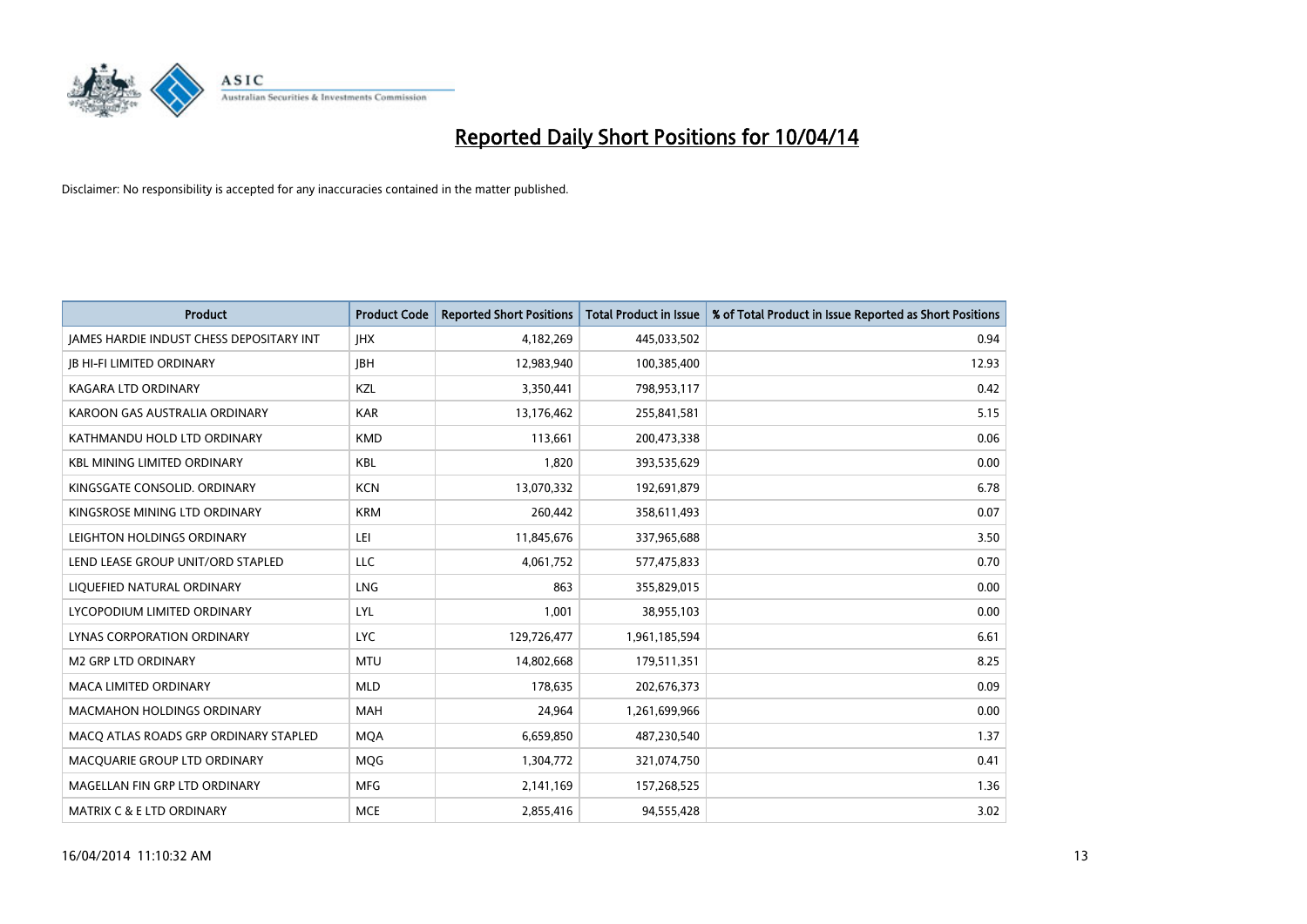

| <b>Product</b>                       | <b>Product Code</b> | <b>Reported Short Positions</b> | <b>Total Product in Issue</b> | % of Total Product in Issue Reported as Short Positions |
|--------------------------------------|---------------------|---------------------------------|-------------------------------|---------------------------------------------------------|
| <b>MAVERICK DRILLING ORDINARY</b>    | <b>MAD</b>          | 7,287,326                       | 468,004,529                   | 1.56                                                    |
| <b>MAXITRANS INDUSTRIES ORDINARY</b> | <b>MXI</b>          | 345,971                         | 185,075,653                   | 0.19                                                    |
| MAYNE PHARMA LTD ORDINARY            | <b>MYX</b>          | 856,413                         | 586,651,477                   | 0.15                                                    |
| MCALEESE LTD ORDINARY                | <b>MCS</b>          | 14,346                          | 287,365,502                   | 0.00                                                    |
| MCMILLAN SHAKESPEARE ORDINARY        | <b>MMS</b>          | 222,773                         | 74,523,965                    | 0.30                                                    |
| MCPHERSON'S LTD ORDINARY             | <b>MCP</b>          | 153,736                         | 93,994,381                    | 0.16                                                    |
| MEDUSA MINING LTD ORDINARY           | <b>MML</b>          | 5,991,194                       | 207,794,301                   | 2.88                                                    |
| <b>MERMAID MARINE ORDINARY</b>       | <b>MRM</b>          | 5,797,324                       | 366,741,299                   | 1.58                                                    |
| MESOBLAST LIMITED ORDINARY           | <b>MSB</b>          | 22,185,665                      | 321,210,394                   | 6.91                                                    |
| METALS X LIMITED ORDINARY            | <b>MLX</b>          | 608,000                         | 1,655,386,110                 | 0.04                                                    |
| METCASH LIMITED ORDINARY             | <b>MTS</b>          | 99,894,462                      | 888,338,048                   | 11.25                                                   |
| MIGHTY RIVER POWER ORDINARY          | <b>MYT</b>          | 3,675,711                       | 1,400,012,517                 | 0.26                                                    |
| MILLENNIUM MIN LTD ORDINARY          | <b>MOY</b>          | 2,316                           | 217,695,372                   | 0.00                                                    |
| MINCOR RESOURCES NL ORDINARY         | <b>MCR</b>          | 87,472                          | 188,208,274                   | 0.05                                                    |
| MINERAL DEPOSITS ORDINARY            | <b>MDL</b>          | 637,886                         | 103,538,786                   | 0.62                                                    |
| MINERAL RESOURCES. ORDINARY          | <b>MIN</b>          | 5,904,245                       | 186,312,198                   | 3.17                                                    |
| MINT WIRELESS ORDINARY               | <b>MNW</b>          | 1,144,716                       | 407,372,395                   | 0.28                                                    |
| MIRABELA NICKEL LTD ORDINARY         | <b>MBN</b>          | 18,855,648                      | 876,801,147                   | 2.15                                                    |
| MIRVAC GROUP STAPLED SECURITIES      | <b>MGR</b>          | 2,591,039                       | 3,692,279,772                 | 0.07                                                    |
| MOBILE EMBRACE LTD ORDINARY          | <b>MBE</b>          | 1,794                           | 369,270,098                   | 0.00                                                    |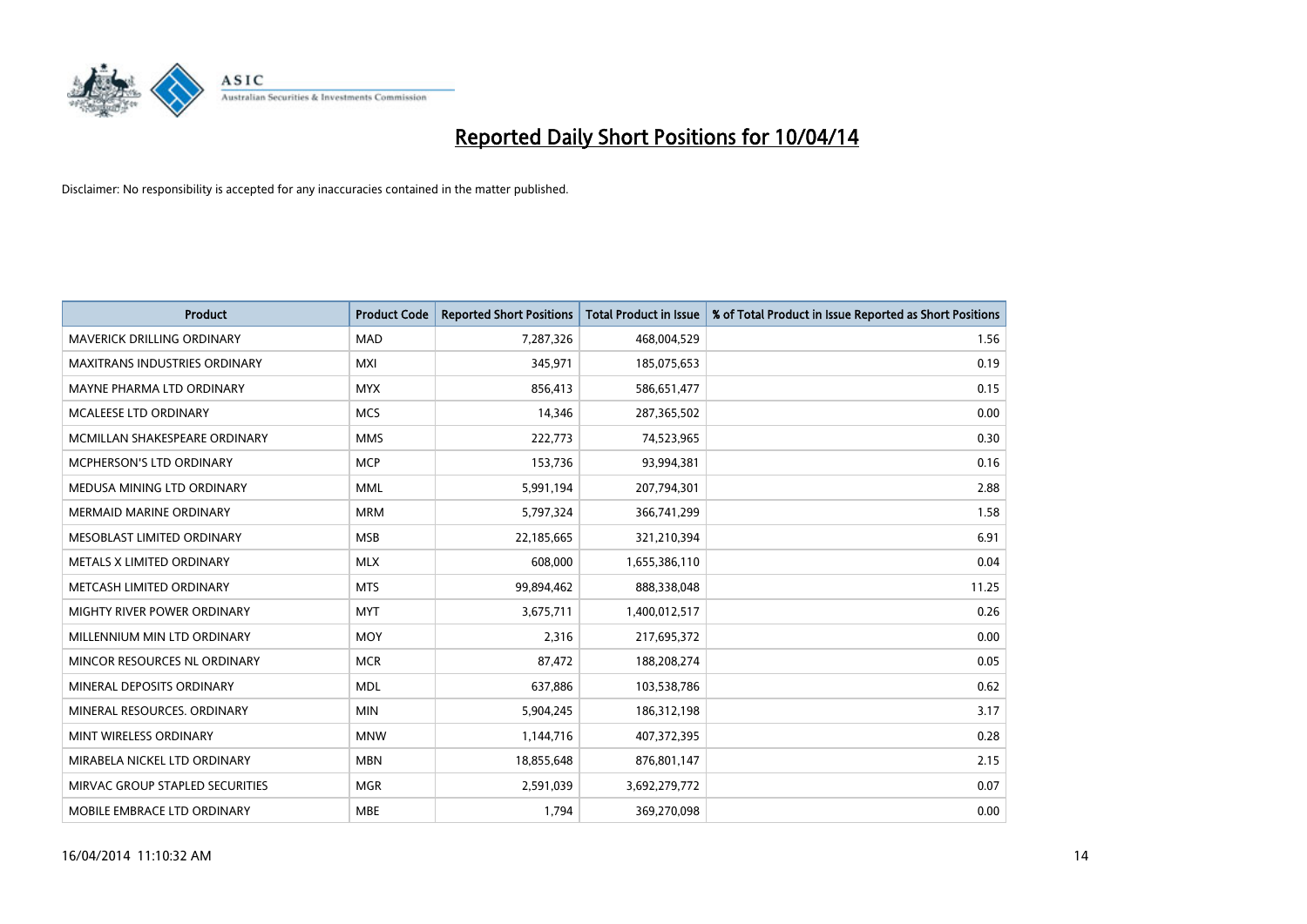

| <b>Product</b>                    | <b>Product Code</b> | <b>Reported Short Positions</b> | <b>Total Product in Issue</b> | % of Total Product in Issue Reported as Short Positions |
|-----------------------------------|---------------------|---------------------------------|-------------------------------|---------------------------------------------------------|
| MOLOPO ENERGY LTD ORDINARY        | <b>MPO</b>          | 268,667                         | 247,275,840                   | 0.11                                                    |
| MONADELPHOUS GROUP ORDINARY       | <b>MND</b>          | 12,445,184                      | 92,679,570                    | 13.43                                                   |
| MORTGAGE CHOICE LTD ORDINARY      | MOC                 | 3,976                           | 123,780,387                   | 0.00                                                    |
| <b>MOUNT GIBSON IRON ORDINARY</b> | <b>MGX</b>          | 10,413,250                      | 1,090,584,232                 | 0.95                                                    |
| MULTIPLEX SITES SITES             | <b>MXUPA</b>        | 1,670                           | 4,500,000                     | 0.04                                                    |
| MURCHISON METALS LTD ORDINARY     | <b>MMX</b>          | 216,096                         | 450,497,346                   | 0.05                                                    |
| MYER HOLDINGS LTD ORDINARY        | <b>MYR</b>          | 68,125,507                      | 585,684,551                   | 11.63                                                   |
| NANOSONICS LIMITED ORDINARY       | <b>NAN</b>          | 193,539                         | 263,798,826                   | 0.07                                                    |
| NATIONAL AUST, BANK ORDINARY      | <b>NAB</b>          | 6,267,558                       | 2,353,771,760                 | 0.27                                                    |
| NATIONAL STORAGE STAPLED          | <b>NSR</b>          | 1,416,685                       | 244,897,097                   | 0.58                                                    |
| NAVITAS LIMITED ORDINARY          | <b>NVT</b>          | 3,120,702                       | 375,712,581                   | 0.83                                                    |
| NEARMAP LTD ORDINARY              | <b>NEA</b>          | 59,090                          | 337,346,101                   | 0.02                                                    |
| NEON ENERGY LIMITED ORDINARY      | <b>NEN</b>          | 242,166                         | 553,037,848                   | 0.04                                                    |
| NEW HOPE CORPORATION ORDINARY     | <b>NHC</b>          | 753,412                         | 830,933,112                   | 0.09                                                    |
| NEWCREST MINING ORDINARY          | <b>NCM</b>          | 6,153,835                       | 766,510,971                   | 0.80                                                    |
| NEWS CORP A NON-VOTING CDI        | <b>NWSLV</b>        | 407,959                         | 3,115,091                     | 13.10                                                   |
| NEWS CORP B VOTING CDI            | <b>NWS</b>          | 2,174,069                       | 20,237,280                    | 10.74                                                   |
| NEWSAT LIMITED ORDINARY           | <b>NWT</b>          | 7,406,349                       | 612,199,841                   | 1.21                                                    |
| NEXTDC LIMITED ORDINARY           | <b>NXT</b>          | 10,712,415                      | 192,904,486                   | 5.55                                                    |
| NEXUS ENERGY LIMITED ORDINARY     | <b>NXS</b>          | 1,462,101                       | 1,330,219,459                 | 0.11                                                    |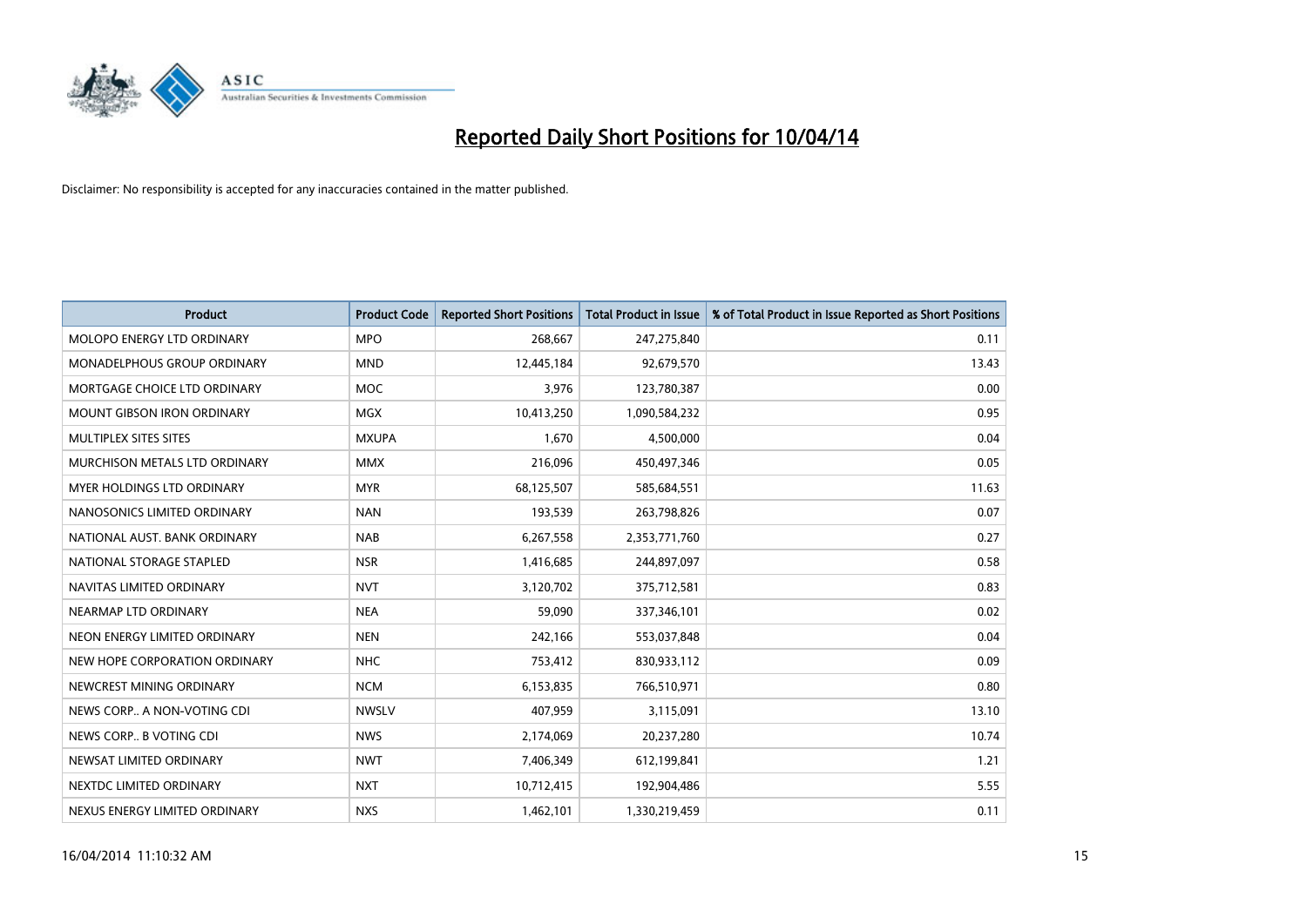

| <b>Product</b>                        | <b>Product Code</b> | <b>Reported Short Positions</b> | <b>Total Product in Issue</b> | % of Total Product in Issue Reported as Short Positions |
|---------------------------------------|---------------------|---------------------------------|-------------------------------|---------------------------------------------------------|
| NIB HOLDINGS LIMITED ORDINARY         | <b>NHF</b>          | 3,404,503                       | 439,004,182                   | 0.78                                                    |
| NICK SCALI LIMITED ORDINARY           | <b>NCK</b>          | 2,001                           | 81,000,000                    | 0.00                                                    |
| NIDO PETROLEUM ORDINARY               | <b>NDO</b>          | 47,402                          | 2,048,317,635                 | 0.00                                                    |
| NINE ENTERTAINMENT ORDINARY           | <b>NEC</b>          | 11,029,657                      | 940,295,023                   | 1.17                                                    |
| NOBLE MINERAL RES ORDINARY            | <b>NMG</b>          | 2,365,726                       | 666,397,952                   | 0.36                                                    |
| NORTHERN IRON LTD ORDINARY            | <b>NFE</b>          | 13,000                          | 484,405,314                   | 0.00                                                    |
| NORTHERN STAR ORDINARY                | <b>NST</b>          | 1,790,948                       | 578,591,915                   | 0.31                                                    |
| NOVOGEN LIMITED ORDINARY              | <b>NRT</b>          | 164,193                         | 168,557,834                   | 0.10                                                    |
| NRW HOLDINGS LIMITED ORDINARY         | <b>NWH</b>          | 16,340,952                      | 278,888,011                   | 5.86                                                    |
| NUCOAL RESOURCES LTD ORDINARY         | <b>NCR</b>          | $\mathbf{1}$                    | 768,612,354                   | 0.00                                                    |
| NUFARM LIMITED ORDINARY               | <b>NUF</b>          | 16,759,607                      | 263,725,895                   | 6.35                                                    |
| OAKTON LIMITED ORDINARY               | <b>OKN</b>          | 30,002                          | 89,990,235                    | 0.03                                                    |
| OCEANAGOLD CORP. CHESS DEPOSITARY INT | <b>OGC</b>          | 3,739,339                       | 300,567,377                   | 1.24                                                    |
| OCEANIA CAPITAL LTD ORDINARY          | <b>OCP</b>          | $\mathbf{1}$                    | 35,307,209                    | 0.00                                                    |
| OIL SEARCH LTD ORDINARY               | OSH                 | 13,274,945                      | 1,496,692,453                 | 0.89                                                    |
| OM HOLDINGS LIMITED ORDINARY          | OMH                 | 1,926,708                       | 733,423,337                   | 0.26                                                    |
| ORICA LIMITED ORDINARY                | ORI                 | 6,964,803                       | 370,924,362                   | 1.88                                                    |
| ORIGIN ENERGY ORDINARY                | <b>ORG</b>          | 6,692,699                       | 1,103,645,753                 | 0.61                                                    |
| OROCOBRE LIMITED ORDINARY             | <b>ORE</b>          | 2,142,522                       | 132,041,911                   | 1.62                                                    |
| ORORA LIMITED ORDINARY                | <b>ORA</b>          | 847,667                         | 1,206,684,923                 | 0.07                                                    |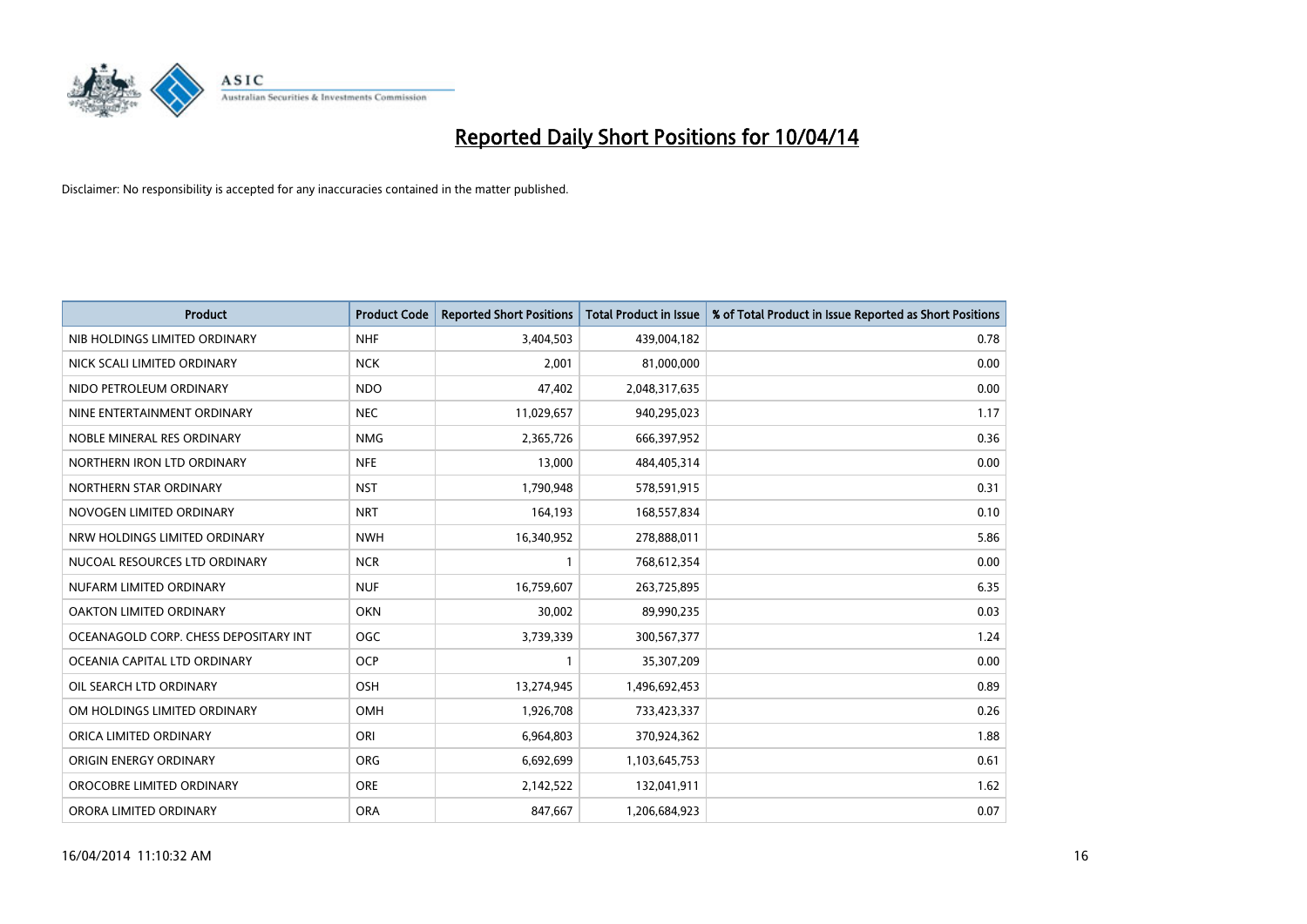

| <b>Product</b>                | <b>Product Code</b> | <b>Reported Short Positions</b> | <b>Total Product in Issue</b> | % of Total Product in Issue Reported as Short Positions |
|-------------------------------|---------------------|---------------------------------|-------------------------------|---------------------------------------------------------|
| OROTONGROUP LIMITED ORDINARY  | ORL                 | 178,436                         | 40,880,902                    | 0.44                                                    |
| OZ MINERALS ORDINARY          | OZL                 | 13,279,071                      | 303,470,022                   | 4.38                                                    |
| OZFOREX GROUP LTD ORDINARY    | <b>OFX</b>          | 3,502,809                       | 240,000,000                   | 1.46                                                    |
| PACIFIC BRANDS ORDINARY       | <b>PBG</b>          | 15,508,905                      | 917,226,291                   | 1.69                                                    |
| PACT GROUP HLDGS LTD ORDINARY | PGH                 | 2,944,263                       | 294,097,961                   | 1.00                                                    |
| PALADIN ENERGY LTD ORDINARY   | <b>PDN</b>          | 91,294,696                      | 964, 367, 284                 | 9.47                                                    |
| PANAUST LIMITED ORDINARY      | <b>PNA</b>          | 4,661,685                       | 635,580,654                   | 0.73                                                    |
| PANORAMIC RESOURCES ORDINARY  | PAN                 | 571,900                         | 322,275,824                   | 0.18                                                    |
| PANTERRA GOLD LTD ORDINARY    | PGI                 | 1                               | 772,781,012                   | 0.00                                                    |
| PAPERLINX LIMITED ORDINARY    | <b>PPX</b>          | 45,095                          | 665,181,261                   | 0.01                                                    |
| PAPILLON RES LTD ORDINARY     | PIR                 | 11,522,074                      | 340,894,210                   | 3.38                                                    |
| PATTIES FOODS LTD ORDINARY    | PFL                 | 10,001                          | 139,144,338                   | 0.01                                                    |
| PEET LIMITED ORDINARY         | <b>PPC</b>          | 325,161                         | 433,389,348                   | 0.08                                                    |
| PENINSULA ENERGY LTD ORDINARY | <b>PEN</b>          | 4,751,189                       | 3,420,028,891                 | 0.14                                                    |
| PERPETUAL LIMITED ORDINARY    | <b>PPT</b>          | 1,212,596                       | 46,529,270                    | 2.61                                                    |
| PERSEUS MINING LTD ORDINARY   | PRU                 | 11,513,854                      | 526,656,401                   | 2.19                                                    |
| PHARMAXIS LTD ORDINARY        | <b>PXS</b>          | 408,118                         | 309,514,849                   | 0.13                                                    |
| PHOSPHAGENICS LTD. ORDINARY   | <b>POH</b>          | 50,000                          | 1,020,465,957                 | 0.00                                                    |
| PLATINUM ASSET ORDINARY       | <b>PTM</b>          | 892,713                         | 580,089,095                   | 0.15                                                    |
| PLATINUM AUSTRALIA ORDINARY   | <b>PLA</b>          | 836,027                         | 504,968,043                   | 0.17                                                    |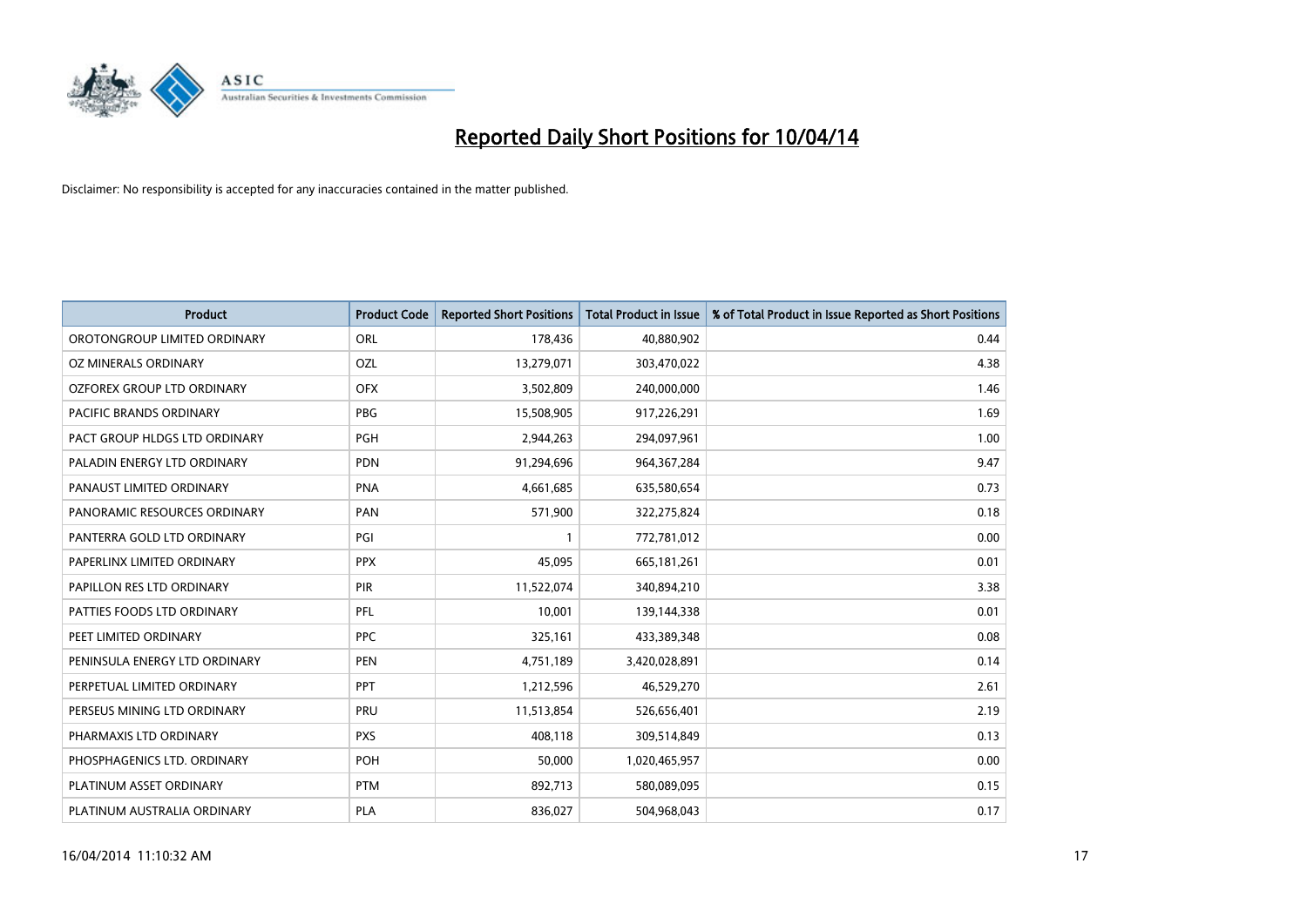

| <b>Product</b>                    | <b>Product Code</b> | <b>Reported Short Positions</b> | <b>Total Product in Issue</b> | % of Total Product in Issue Reported as Short Positions |
|-----------------------------------|---------------------|---------------------------------|-------------------------------|---------------------------------------------------------|
| PLATINUM CAPITAL LTD ORDINARY     | <b>PMC</b>          | 6,676                           | 231,071,933                   | 0.00                                                    |
| PMP LIMITED ORDINARY              | <b>PMP</b>          | 1,584,873                       | 323,781,124                   | 0.49                                                    |
| POSEIDON NICK LTD ORDINARY        | <b>POS</b>          | 496,239                         | 466,264,157                   | 0.11                                                    |
| PRANA BIOTECHNOLOGY ORDINARY      | <b>PBT</b>          | 1,441,319                       | 488,646,960                   | 0.29                                                    |
| PREMIER INVESTMENTS ORDINARY      | <b>PMV</b>          | 73,096                          | 155,314,874                   | 0.05                                                    |
| PRIMA BIOMED LTD ORDINARY         | PRR                 | 593,703                         | 1,228,709,341                 | 0.05                                                    |
| PRIMARY HEALTH CARE ORDINARY      | <b>PRY</b>          | 13,661,530                      | 504,956,647                   | 2.71                                                    |
| PRIME MEDIA GRP LTD ORDINARY      | <b>PRT</b>          | 144.420                         | 366,330,303                   | 0.04                                                    |
| PROGRAMMED ORDINARY               | <b>PRG</b>          | 23,388                          | 118,253,992                   | 0.02                                                    |
| PULSE HEALTH LIMITED ORDINARY     | PHG                 | 80,000                          | 113,869,479                   | 0.07                                                    |
| PURA VIDA ENERGY NL ORDINARY      | <b>PVD</b>          | 36,537                          | 127,168,198                   | 0.03                                                    |
| <b>QANTAS AIRWAYS ORDINARY</b>    | QAN                 | 63,334,923                      | 2,196,330,250                 | 2.88                                                    |
| OBE INSURANCE GROUP ORDINARY      | <b>OBE</b>          | 18,888,928                      | 1,248,704,599                 | 1.51                                                    |
| ORXPHARMA LTD ORDINARY            | <b>QRX</b>          | 167,606                         | 164,190,969                   | 0.10                                                    |
| <b>OUBE HOLDINGS LTD ORDINARY</b> | <b>QUB</b>          | 27,073,287                      | 1,028,551,156                 | 2.63                                                    |
| RAMELIUS RESOURCES ORDINARY       | <b>RMS</b>          | 12,110                          | 365,600,380                   | 0.00                                                    |
| RAMSAY HEALTH CARE ORDINARY       | <b>RHC</b>          | 1,536,944                       | 202,081,252                   | 0.76                                                    |
| RCG CORPORATION LTD ORDINARY      | <b>RCG</b>          | 222,148                         | 263,808,625                   | 0.08                                                    |
| <b>RCR TOMLINSON ORDINARY</b>     | <b>RCR</b>          | 212,710                         | 136,989,238                   | 0.16                                                    |
| <b>REA GROUP ORDINARY</b>         | <b>REA</b>          | 952,873                         | 131,714,699                   | 0.72                                                    |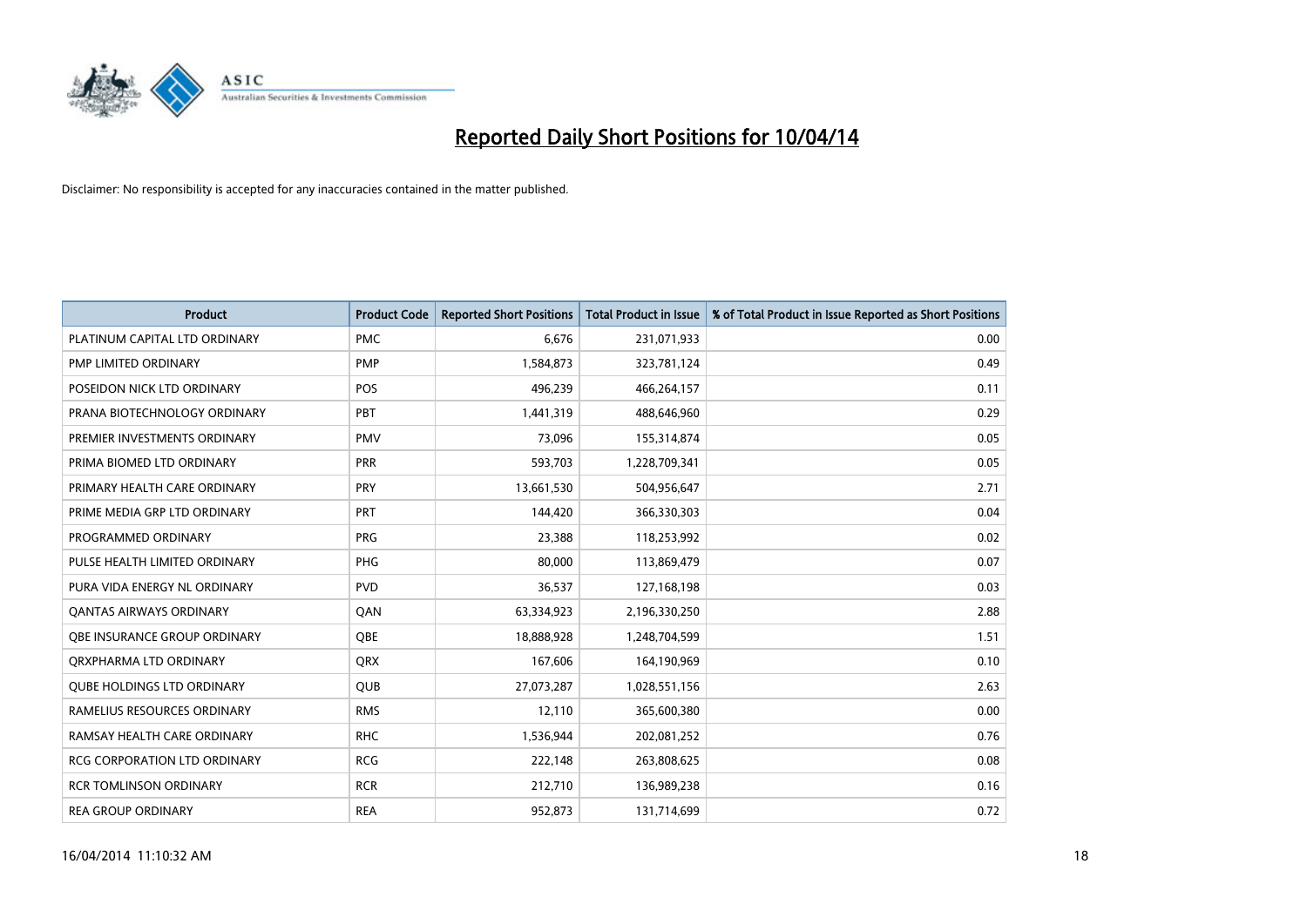

| <b>Product</b>                      | <b>Product Code</b> | <b>Reported Short Positions</b> | <b>Total Product in Issue</b> | % of Total Product in Issue Reported as Short Positions |
|-------------------------------------|---------------------|---------------------------------|-------------------------------|---------------------------------------------------------|
| <b>RECALL HOLDINGS LTD ORDINARY</b> | <b>REC</b>          | 2,316,448                       | 312,836,448                   | 0.74                                                    |
| RECKON LIMITED ORDINARY             | <b>RKN</b>          | 1,341,818                       | 126,913,066                   | 1.06                                                    |
| <b>RED FORK ENERGY ORDINARY</b>     | <b>RFE</b>          | 1,178,169                       | 501,051,719                   | 0.24                                                    |
| REDBANK ENERGY LTD ORDINARY         | AEJ                 | 13                              | 786,287                       | 0.00                                                    |
| REECE AUSTRALIA LTD. ORDINARY       | <b>REH</b>          | 272                             | 99,600,000                    | 0.00                                                    |
| <b>REED RESOURCES LTD ORDINARY</b>  | <b>RDR</b>          | 250,000                         | 523,453,895                   | 0.05                                                    |
| REGIS RESOURCES ORDINARY            | <b>RRL</b>          | 28,117,654                      | 499,744,095                   | 5.63                                                    |
| RESMED INC CDI 10:1                 | <b>RMD</b>          | 37,575,238                      | 1,415,926,590                 | 2.65                                                    |
| <b>RESOLUTE MINING ORDINARY</b>     | <b>RSG</b>          | 13,409,572                      | 641,189,223                   | 2.09                                                    |
| <b>RESOURCE GENERATION ORDINARY</b> | <b>RES</b>          | 224,301                         | 581,380,338                   | 0.04                                                    |
| RETAIL FOOD GROUP ORDINARY          | <b>RFG</b>          | 4,542,711                       | 144,049,390                   | 3.15                                                    |
| REX MINERALS LIMITED ORDINARY       | <b>RXM</b>          | 660,804                         | 216,907,284                   | 0.30                                                    |
| RIDLEY CORPORATION ORDINARY         | <b>RIC</b>          | 1,996,322                       | 307,817,071                   | 0.65                                                    |
| RIO TINTO LIMITED ORDINARY          | <b>RIO</b>          | 4,175,923                       | 435,758,720                   | 0.96                                                    |
| ROC OIL COMPANY ORDINARY            | <b>ROC</b>          | 620,563                         | 687,618,400                   | 0.09                                                    |
| ROYAL RESOURCES ORDINARY            | <b>ROY</b>          | 2,500                           | 348,629,539                   | 0.00                                                    |
| ROYAL WOLF HOLDINGS ORDINARY        | <b>RWH</b>          | 192,532                         | 100,387,052                   | 0.19                                                    |
| RURALCO HOLDINGS ORDINARY           | <b>RHL</b>          | 1,000                           | 77,291,069                    | 0.00                                                    |
| SAI GLOBAL LIMITED ORDINARY         | SAI                 | 10,860,223                      | 210,793,906                   | 5.15                                                    |
| SALMAT LIMITED ORDINARY             | <b>SLM</b>          | 788                             | 159,812,799                   | 0.00                                                    |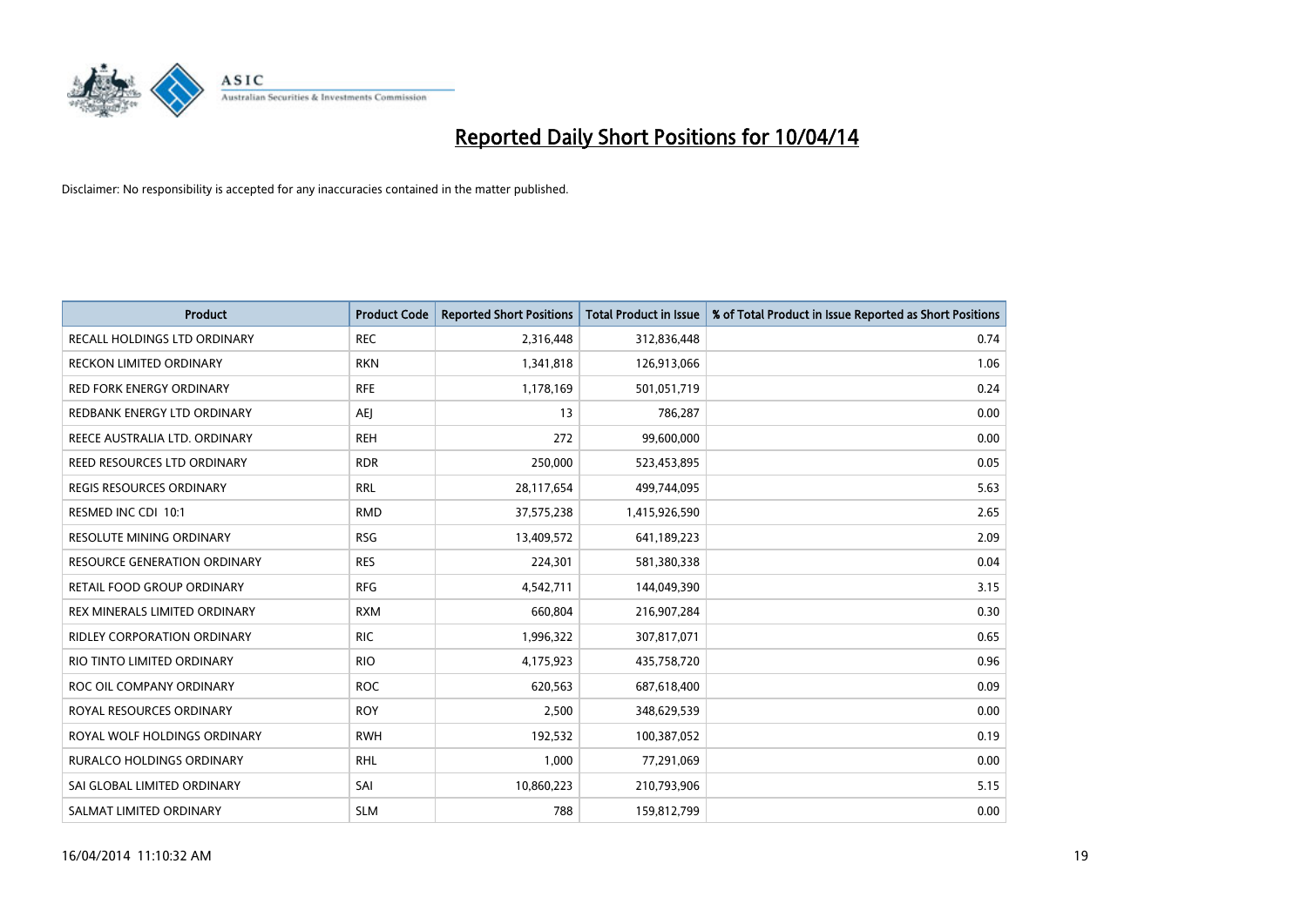

| <b>Product</b>                               | <b>Product Code</b> | <b>Reported Short Positions</b> | <b>Total Product in Issue</b> | % of Total Product in Issue Reported as Short Positions |
|----------------------------------------------|---------------------|---------------------------------|-------------------------------|---------------------------------------------------------|
| SAMSON OIL & GAS LTD ORDINARY                | SSN                 | 13,746,000                      | 2,547,627,193                 | 0.54                                                    |
| SANDFIRE RESOURCES ORDINARY                  | <b>SFR</b>          | 911,554                         | 155,640,968                   | 0.59                                                    |
| <b>SANTOS LTD ORDINARY</b>                   | <b>STO</b>          | 7,061,535                       | 975,314,977                   | 0.72                                                    |
| SARACEN MINERAL ORDINARY                     | SAR                 | 784,301                         | 792,784,738                   | 0.10                                                    |
| <b>SCA PROPERTY GROUP STAPLED SECURITIES</b> | SCP                 | 44,987,675                      | 648,628,320                   | 6.94                                                    |
| SEEK LIMITED ORDINARY                        | <b>SEK</b>          | 6,439,601                       | 340,384,875                   | 1.89                                                    |
| SELECT HARVESTS ORDINARY                     | SHV                 | 15,592                          | 57,815,720                    | 0.03                                                    |
| SENEX ENERGY LIMITED ORDINARY                | <b>SXY</b>          | 7,182,747                       | 1,145,058,917                 | 0.63                                                    |
| SERVCORP LIMITED ORDINARY                    | SRV                 | 28,230                          | 98,432,275                    | 0.03                                                    |
| SERVICE STREAM ORDINARY                      | <b>SSM</b>          | 30                              | 326,943,570                   | 0.00                                                    |
| SEVEN GROUP HOLDINGS ORDINARY                | <b>SVW</b>          | 454,930                         | 307,356,159                   | 0.15                                                    |
| SEVEN WEST MEDIA LTD ORDINARY                | <b>SWM</b>          | 7,907,317                       | 999,160,872                   | 0.79                                                    |
| SG FLEET GROUP LTD ORDINARY                  | SGF                 | 15,194                          | 242,691,826                   | 0.01                                                    |
| SIGMA PHARMACEUTICAL ORDINARY                | <b>SIP</b>          | 9,089,694                       | 1,125,026,719                 | 0.81                                                    |
| SILEX SYSTEMS ORDINARY                       | <b>SLX</b>          | 2,904,543                       | 170,367,734                   | 1.70                                                    |
| SILVER CHEF LIMITED ORDINARY                 | <b>SIV</b>          | 116,271                         | 29,333,629                    | 0.40                                                    |
| SILVER LAKE RESOURCE ORDINARY                | <b>SLR</b>          | 20,943,892                      | 503,233,971                   | 4.16                                                    |
| SIMS METAL MGMT LTD ORDINARY                 | SGM                 | 14,258,672                      | 204,468,597                   | 6.97                                                    |
| SINGAPORE TELECOMM. CHESS DEPOSITARY INT     | SGT                 | 5,989,240                       | 149,099,508                   | 4.02                                                    |
| SINO GAS ENERGY ORDINARY                     | <b>SEH</b>          | 1,157,440                       | 1,530,457,040                 | 0.08                                                    |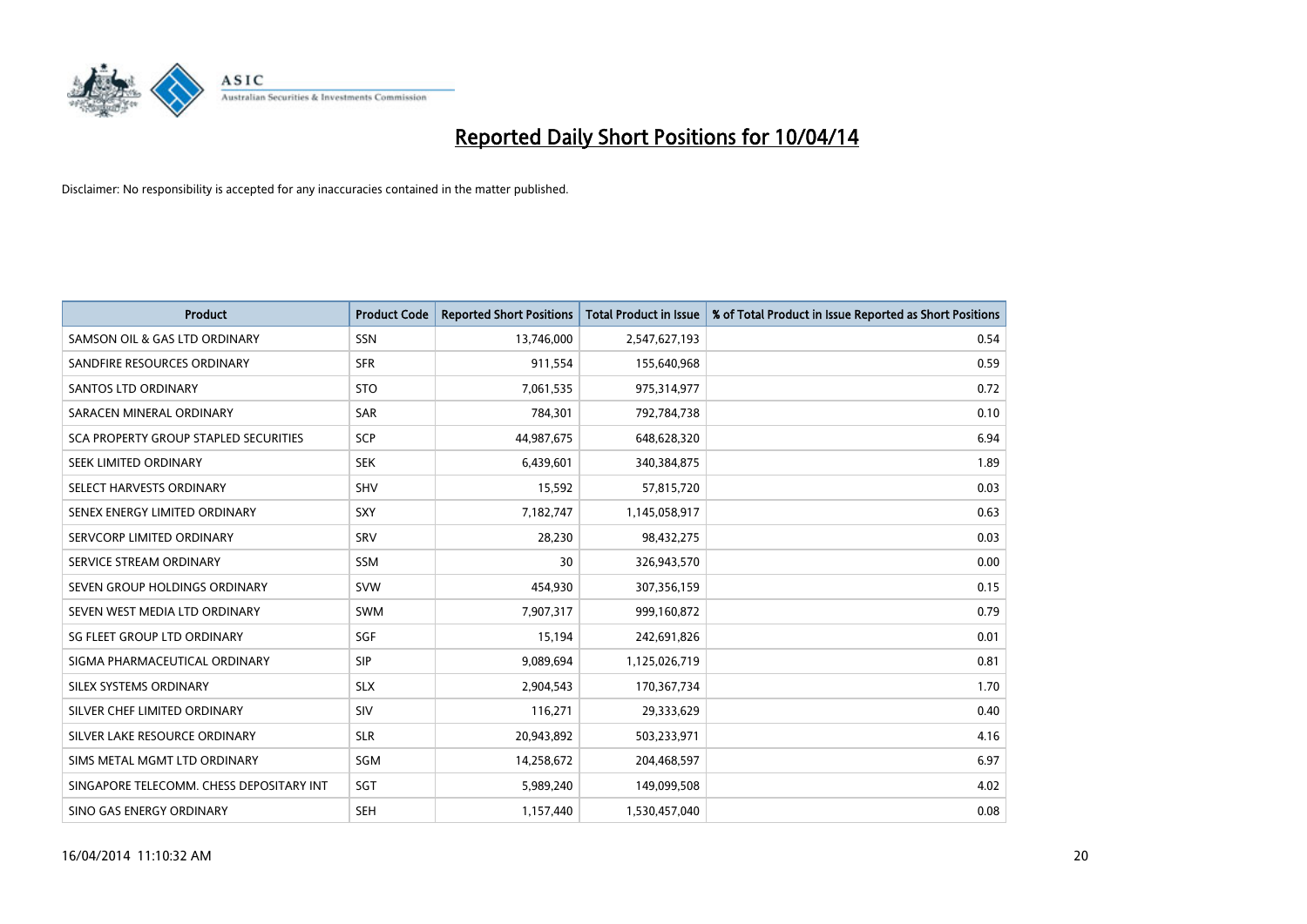

| <b>Product</b>                           | <b>Product Code</b> | <b>Reported Short Positions</b> | <b>Total Product in Issue</b> | % of Total Product in Issue Reported as Short Positions |
|------------------------------------------|---------------------|---------------------------------|-------------------------------|---------------------------------------------------------|
| SIRIUS RESOURCES NL ORDINARY             | <b>SIR</b>          | 10,989,969                      | 261,980,167                   | 4.19                                                    |
| SIRTEX MEDICAL ORDINARY                  | <b>SRX</b>          | 38,679                          | 56,108,439                    | 0.07                                                    |
| SKILLED GROUP LTD ORDINARY               | <b>SKE</b>          | 3,966,484                       | 235,254,496                   | 1.69                                                    |
| SKY NETWORK ORDINARY                     | <b>SKT</b>          | 127,605                         | 389,139,785                   | 0.03                                                    |
| SKYCITY ENT GRP LTD ORDINARY             | <b>SKC</b>          | 381,729                         | 582,088,094                   | 0.07                                                    |
| <b>SLATER &amp; GORDON ORDINARY</b>      | <b>SGH</b>          | 4,780,563                       | 203,821,542                   | 2.35                                                    |
| SMS MANAGEMENT, ORDINARY                 | <b>SMX</b>          | 1,909,910                       | 70,099,763                    | 2.72                                                    |
| SONIC HEALTHCARE ORDINARY                | <b>SHL</b>          | 4,224,373                       | 400,811,556                   | 1.05                                                    |
| SOUL PATTINSON (W.H) ORDINARY            | <b>SOL</b>          | 18,209                          | 239,395,320                   | 0.01                                                    |
| SOUTH BOULDER MINES ORDINARY             | <b>STB</b>          | $\mathbf{1}$                    | 128,827,826                   | 0.00                                                    |
| SP AUSNET STAPLED SECURITIES             | <b>SPN</b>          | 75,088,180                      | 3,386,607,080                 | 2.22                                                    |
| SPARK INFRASTRUCTURE STAPLED US PROHIBT. | SKI                 | 44,326,157                      | 1,326,734,264                 | 3.34                                                    |
| SPDR 200 FUND ETF UNITS                  | STW                 | 60,479                          | 45,026,368                    | 0.13                                                    |
| SPDR 200 RESOURCES ETF UNITS             | <b>OZR</b>          | 15,958                          | 1,601,962                     | 1.00                                                    |
| SPDR SMALL ORDS ETF UNITS                | SSO                 | 135,028                         | 801,304                       | 16.85                                                   |
| SPECIALTY FASHION ORDINARY               | <b>SFH</b>          | 50,001                          | 192,236,121                   | 0.03                                                    |
| ST BARBARA LIMITED ORDINARY              | SBM                 | 29,908,825                      | 488,074,077                   | 6.13                                                    |
| STARPHARMA HOLDINGS ORDINARY             | <b>SPL</b>          | 15,189,373                      | 284,664,680                   | 5.34                                                    |
| STEADFAST GROUP LTD ORDINARY             | <b>SDF</b>          | 1,598,412                       | 500,971,408                   | 0.32                                                    |
| STH CRS ELECT ENGNR ORDINARY             | <b>SXE</b>          | 19,573                          | 161,523,130                   | 0.01                                                    |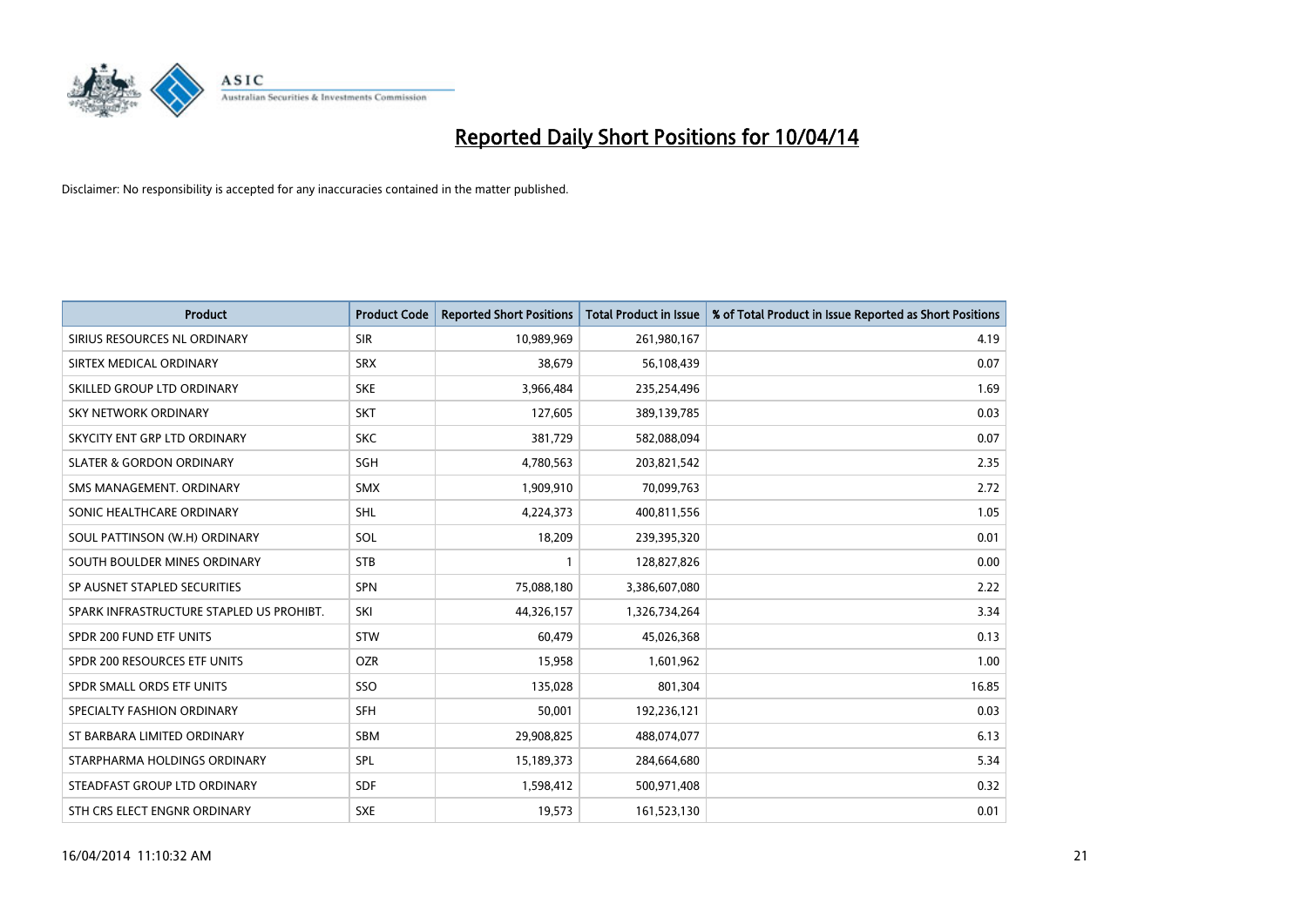

| <b>Product</b>                    | <b>Product Code</b> | <b>Reported Short Positions</b> | <b>Total Product in Issue</b> | % of Total Product in Issue Reported as Short Positions |
|-----------------------------------|---------------------|---------------------------------|-------------------------------|---------------------------------------------------------|
| STHN CROSS MEDIA ORDINARY         | <b>SXL</b>          | 17,470,622                      | 705,246,986                   | 2.48                                                    |
| STOCKLAND UNITS/ORD STAPLED       | <b>SGP</b>          | 10,941,621                      | 2,326,978,560                 | 0.47                                                    |
| STRAITS RES LTD. ORDINARY         | <b>SRQ</b>          | 28,747                          | 1,217,730,293                 | 0.00                                                    |
| STW COMMUNICATIONS ORDINARY       | <b>SGN</b>          | 1,480,891                       | 403,828,512                   | 0.37                                                    |
| <b>SUNCORP GROUP LTD ORDINARY</b> | <b>SUN</b>          | 10,485,446                      | 1,286,600,980                 | 0.81                                                    |
| SUNDANCE ENERGY ORDINARY          | <b>SEA</b>          | 9,719,848                       | 547,384,195                   | 1.78                                                    |
| SUNDANCE RESOURCES ORDINARY       | <b>SDL</b>          | 84,496,595                      | 3,079,369,367                 | 2.74                                                    |
| SUNLAND GROUP LTD ORDINARY        | <b>SDG</b>          | 66,407                          | 181,710,087                   | 0.04                                                    |
| SUPER RET REP LTD ORDINARY        | <b>SUL</b>          | 3,693,600                       | 196,731,620                   | 1.88                                                    |
| SYD AIRPORT STAPLED US PROHIBIT.  | SYD                 | 15,712,881                      | 2,216,216,041                 | 0.71                                                    |
| SYRAH RESOURCES ORDINARY          | <b>SYR</b>          | 5,550,904                       | 162,475,614                   | 3.42                                                    |
| TABCORP HOLDINGS LTD ORDINARY     | <b>TAH</b>          | 17,691,465                      | 762,954,019                   | 2.32                                                    |
| TANAMI GOLD NL ORDINARY           | <b>TAM</b>          | 1,101                           | 1,175,097,046                 | 0.00                                                    |
| TAP OIL LIMITED ORDINARY          | <b>TAP</b>          | 54.866                          | 242,237,221                   | 0.02                                                    |
| TASSAL GROUP LIMITED ORDINARY     | <b>TGR</b>          | 244,693                         | 146,507,029                   | 0.17                                                    |
| <b>TATTS GROUP LTD ORDINARY</b>   | <b>TTS</b>          | 11,674,473                      | 1,417,117,821                 | 0.82                                                    |
| <b>TECHNOLOGY ONE ORDINARY</b>    | <b>TNE</b>          | 324,206                         | 307,751,455                   | 0.11                                                    |
| TELECOM CORPORATION ORDINARY      | <b>TEL</b>          | 11,710,590                      | 1,824,369,462                 | 0.64                                                    |
| TELSTRA CORPORATION, ORDINARY     | <b>TLS</b>          | 9,155,745                       | 12,443,074,357                | 0.07                                                    |
| TEN NETWORK HOLDINGS ORDINARY     | <b>TEN</b>          | 157,219,469                     | 2,630,984,596                 | 5.98                                                    |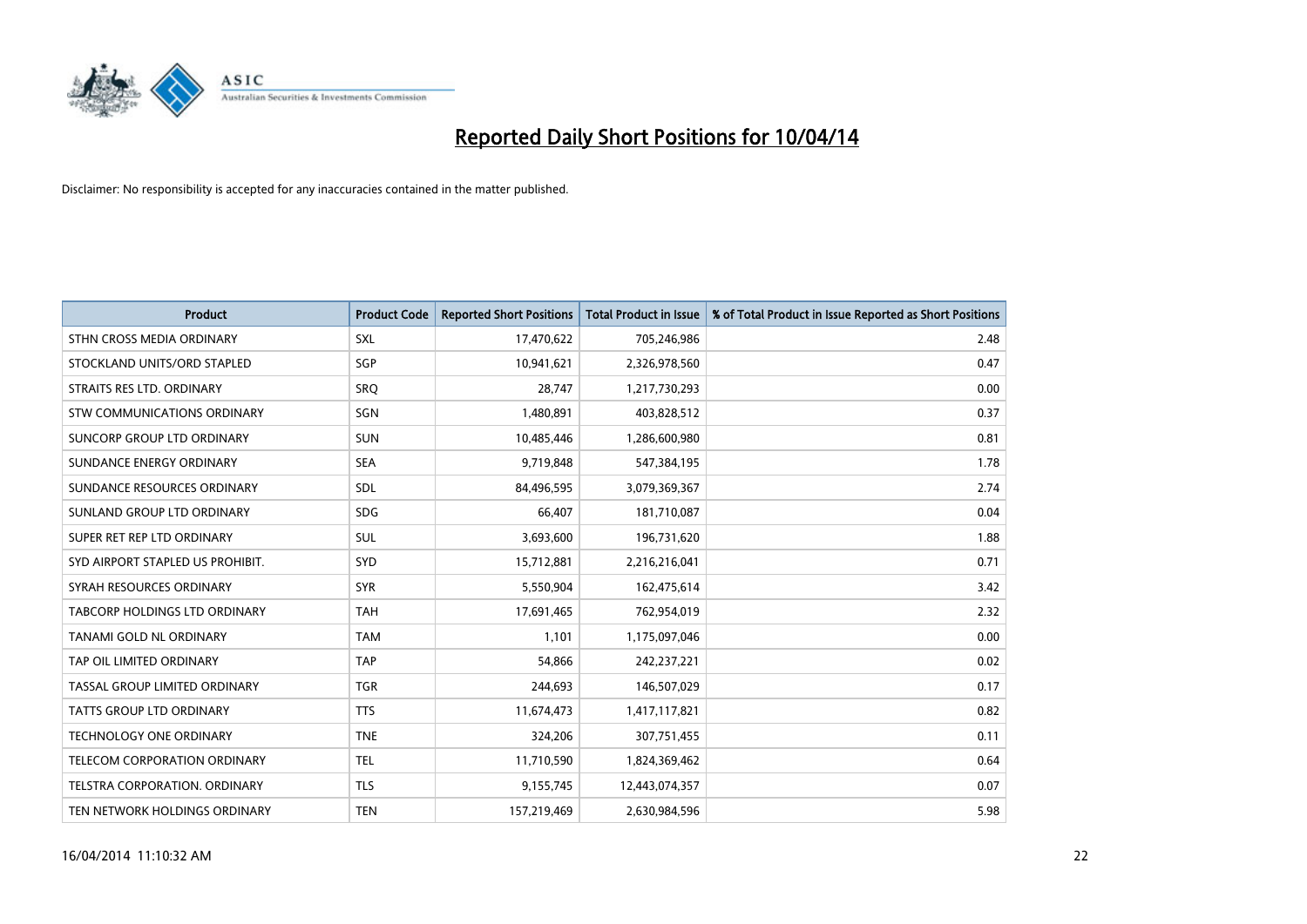

| <b>Product</b>                        | <b>Product Code</b> | <b>Reported Short Positions</b> | <b>Total Product in Issue</b> | % of Total Product in Issue Reported as Short Positions |
|---------------------------------------|---------------------|---------------------------------|-------------------------------|---------------------------------------------------------|
| TERANGA GOLD CORP CDI 1:1             | <b>TGZ</b>          | 377,669                         | 102,477,388                   | 0.37                                                    |
| TFS CORPORATION LTD ORDINARY          | <b>TFC</b>          | 667,355                         | 282,157,408                   | 0.24                                                    |
| THE REJECT SHOP ORDINARY              | <b>TRS</b>          | 2,229,367                       | 28,826,248                    | 7.73                                                    |
| TIGER RESOURCES ORDINARY              | <b>TGS</b>          | 138,161                         | 803,311,695                   | 0.02                                                    |
| TITAN ENERGY SERVICE ORDINARY         | <b>TTN</b>          | 3,394                           | 49,021,963                    | 0.01                                                    |
| TOLL HOLDINGS LTD ORDINARY            | <b>TOL</b>          | 34,132,482                      | 717,133,875                   | 4.76                                                    |
| <b>TOX FREE SOLUTIONS ORDINARY</b>    | <b>TOX</b>          | 2,553,738                       | 133,252,359                   | 1.92                                                    |
| TPG TELECOM LIMITED ORDINARY          | <b>TPM</b>          | 6,122,746                       | 793,808,141                   | 0.77                                                    |
| TRADE ME GROUP ORDINARY               | <b>TME</b>          | 1,679,983                       | 396,548,005                   | 0.42                                                    |
| <b>TRANSFIELD SERVICES ORDINARY</b>   | <b>TSE</b>          | 37,322,454                      | 512,457,716                   | 7.28                                                    |
| TRANSPACIFIC INDUST. ORDINARY         | <b>TPI</b>          | 14,497,155                      | 1,578,786,704                 | 0.92                                                    |
| TRANSURBAN GROUP TRIPLE STAPLED SEC.  | <b>TCL</b>          | 8,218,757                       | 1,491,855,200                 | 0.55                                                    |
| TREASURY GROUP ORDINARY               | <b>TRG</b>          | 13,291                          | 23,070,755                    | 0.06                                                    |
| TREASURY WINE ESTATE ORDINARY         | <b>TWE</b>          | 58,737,424                      | 647,227,144                   | 9.08                                                    |
| TROY RESOURCES LTD ORDINARY           | <b>TRY</b>          | 3,373,895                       | 195,034,997                   | 1.73                                                    |
| TWENTY-FIRST FOX INC A NON-VOTING CDI | <b>FOXLV</b>        | 382,656                         | 14,847,213                    | 2.58                                                    |
| TWENTY-FIRST FOX INC B VOTING CDI     | <b>FOX</b>          | 1,125,232                       | 152,398,484                   | 0.74                                                    |
| UGL LIMITED ORDINARY                  | UGL                 | 23,640,110                      | 166,511,240                   | 14.20                                                   |
| UXC LIMITED ORDINARY                  | <b>UXC</b>          | 3,183,339                       | 321,271,353                   | 0.99                                                    |
| <b>VEDA GROUP LTD ORDINARY</b>        | <b>VED</b>          | 6,630,107                       | 842,055,406                   | 0.79                                                    |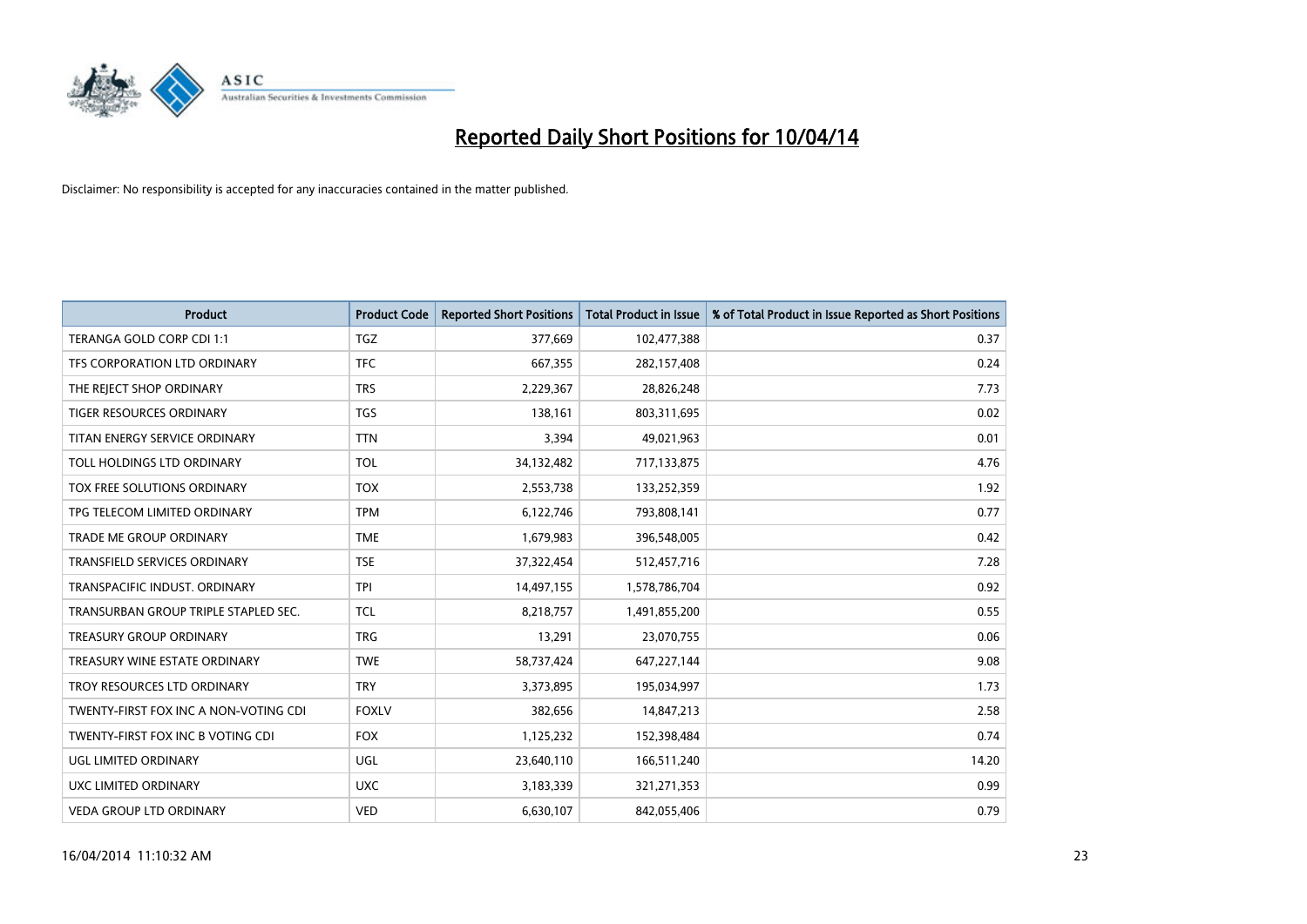

| <b>Product</b>                       | <b>Product Code</b> | <b>Reported Short Positions</b> | <b>Total Product in Issue</b> | % of Total Product in Issue Reported as Short Positions |
|--------------------------------------|---------------------|---------------------------------|-------------------------------|---------------------------------------------------------|
| <b>VILLAGE ROADSHOW LTD ORDINARY</b> | <b>VRL</b>          | 1,500,271                       | 159,498,988                   | 0.94                                                    |
| <b>VIRGIN AUS HLDG LTD ORDINARY</b>  | <b>VAH</b>          | 56,940,540                      | 3,514,825,734                 | 1.62                                                    |
| <b>VIRTUS HEALTH LTD ORDINARY</b>    | <b>VRT</b>          | 3,504,480                       | 79,722,678                    | 4.40                                                    |
| VISION EYE INSTITUTE ORDINARY        | VEI                 | 207,580                         | 160,759,740                   | 0.13                                                    |
| <b>VOCATION LTD ORDINARY</b>         | <b>VET</b>          | 12,947,526                      | 200,000,000                   | 6.47                                                    |
| <b>VOCUS COMMS LTD ORDINARY</b>      | <b>VOC</b>          | 454,982                         | 92,804,500                    | 0.49                                                    |
| <b>WATPAC LIMITED ORDINARY</b>       | <b>WTP</b>          | 4,421                           | 186,489,922                   | 0.00                                                    |
| WEBJET LIMITED ORDINARY              | <b>WEB</b>          | 2,058,337                       | 79,397,959                    | 2.59                                                    |
| <b>WESFARMERS LIMITED ORDINARY</b>   | <b>WES</b>          | 6,805,846                       | 1,143,274,951                 | 0.60                                                    |
| WESTERN AREAS LTD ORDINARY           | <b>WSA</b>          | 20,070,513                      | 232,310,014                   | 8.64                                                    |
| WESTERN DESERT RES. DEFERRED         | <b>WDRN</b>         | 4,272                           | 120,009,662                   | 0.00                                                    |
| WESTERN DESERT RES. ORDINARY         | <b>WDR</b>          | 6,918,746                       | 500,040,257                   | 1.38                                                    |
| WESTFIELD GROUP ORD/UNIT STAPLED SEC | <b>WDC</b>          | 3,951,887                       | 2,113,501,814                 | 0.19                                                    |
| WESTFIELD RETAIL TST UNIT STAPLED    | <b>WRT</b>          | 17,197,479                      | 2,979,214,029                 | 0.58                                                    |
| <b>WESTPAC BANKING CORP ORDINARY</b> | <b>WBC</b>          | 21,517,460                      | 3,109,048,309                 | 0.69                                                    |
| WHITE ENERGY COMPANY ORDINARY        | <b>WEC</b>          | 1,681,373                       | 322,974,494                   | 0.52                                                    |
| WHITEHAVEN COAL ORDINARY             | <b>WHC</b>          | 66,380,306                      | 1,025,692,710                 | 6.47                                                    |
| WIDE BAY AUST LTD ORDINARY           | <b>WBB</b>          | 451                             | 36,416,401                    | 0.00                                                    |
| WINDIMURRA VANADIUM ORDINARY         | <b>WVL</b>          | 20,461                          | 19,284,366                    | 0.11                                                    |
| WOODSIDE PETROLEUM ORDINARY          | <b>WPL</b>          | 5,735,521                       | 823,910,657                   | 0.70                                                    |